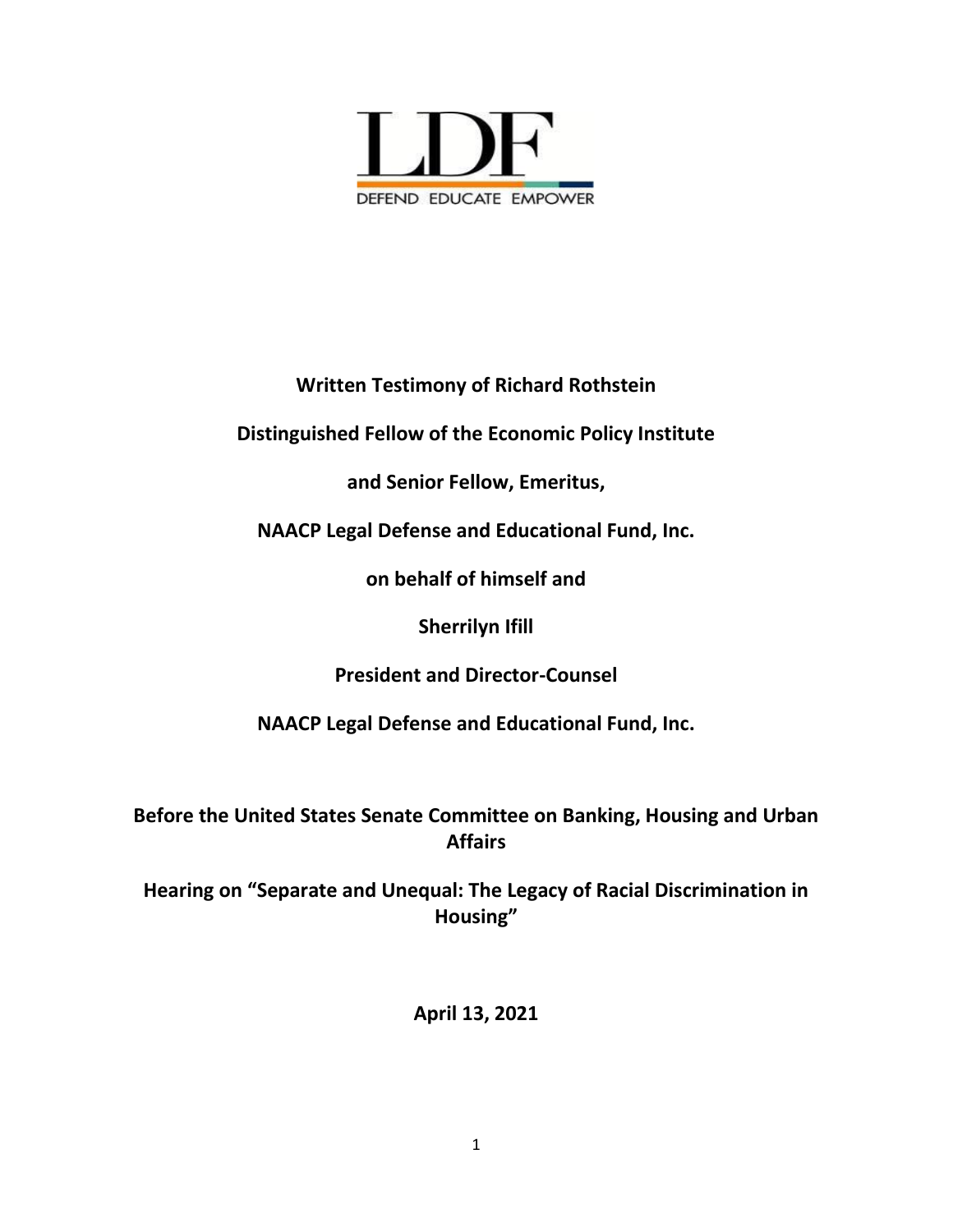Good morning Chairman Brown, Ranking Member Toomey, and members of the Committee. Thank you for the opportunity to testify this morning. My name is Richard Rothstein, and I am a Distinguished Fellow of the Economic Policy Institute and a Senior Fellow, Emeritus, of the NAACP Legal Defense and Educational Fund, Inc. I am here this morning on behalf of myself and of Sherrilyn Ifill, the president and director-counsel of the NAACP Legal Defense and Educational Fund, Inc.

The NAACP Legal Defense & Educational Fund, Inc. ("LDF") was founded in 1940 by Thurgood Marshall and is the nation's first and foremost civil rights law organization.<sup>1</sup> LDF was launched at a time when the nation's aspirations for equality and due process of law were stifled by widespread state-sponsored racial inequality. Through litigation, advocacy, and public education, LDF seeks structural changes to expand democracy, eliminate disparities, achieve racial justice, and fulfill the promise of equality for all Americans. Since its inception, LDF has worked to combat racial segregation and promote racial integration and opportunity through housing. LDF played a seminal role in successfully challenging practices that reinforced residential segregation, including the landmark Supreme Court case Shelley v. Kramer,<sup>2</sup> in which the Supreme Court held that state courts could not enforce racially restrictive covenants in housing deeds. With the 1968 passage of the Fair Housing Act, Congress recognized residential segregation as a critical problem that threatened to undermine America's movement toward racial equality. Sadly, residential racial segregation persists and has, indeed, increased in some

 $<sup>1</sup>$  LDF has been an entirely separate organization from the NAACP since 1957.</sup>

<sup>2</sup> 334 U.S. 1 (1948).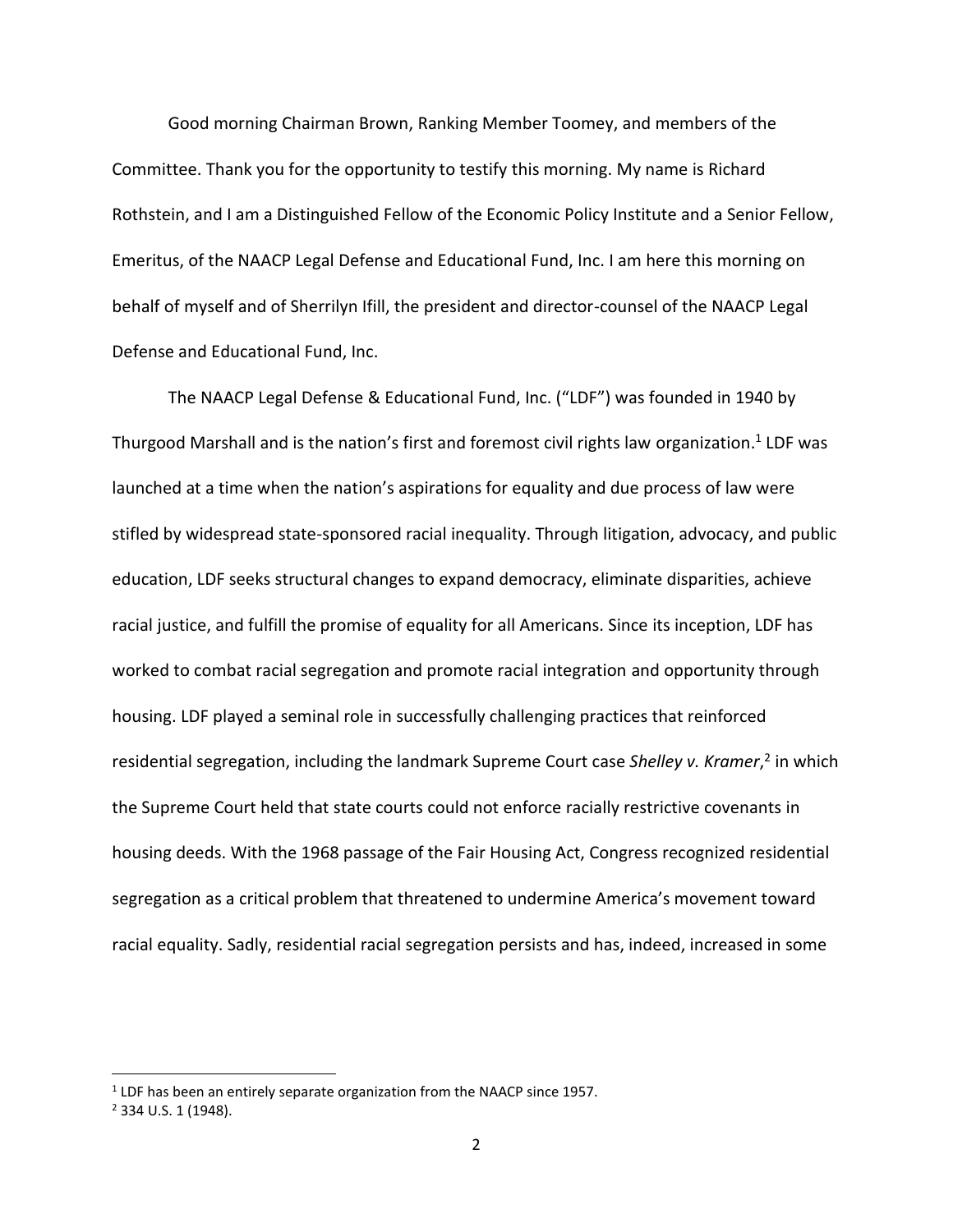cities and counties across the country.<sup>3</sup> The consequences of entrenched racial segregation are devastating for communities and families<sup>4</sup> and for our country. LDF has continued challenging housing, transportation and other policies that reinforce residential segregation, including as co-counsel in Thompson v. HUD,<sup>5</sup> the case successfully challenging segregated public housing practices in Baltimore, Maryland, and in numerous amicus briefs<sup>6</sup> filed in Supreme Court cases raising claims under the Fair Housing Act.

Through purposeful policy decisions, the federal government created a system in which housing and homeownership became critical to the economic stability and upward mobility of families. But those same policies also routinely excluded Black Americans. Indeed, through both *de jure* and *de facto* policies, Black Americans were excluded from accessing the very benefits and opportunities that propelled white Americans into the middle class.

Federal government policies have been central to creation and perpetuation of this disparity. In fact, although discriminatory practices of state and local governments, the real estate industry, private mortgage lenders, and private property owners played a critical role in perpetuating racial segregation in housing, the entrenched segregated landscape of this

<sup>3</sup> Jenny Schuetz, *Metro areas are still racially segregated*, Brookings Institution (Dec. 8, 2017), [https://www.brookings.edu/blog/the-avenue/2017/12/08/metro-areas-are-still-racially-segregated/;](https://www.brookings.edu/blog/the-avenue/2017/12/08/metro-areas-are-still-racially-segregated/) John R. Logan and Brian J. Stults, *The Persistence of Segregation in the Metropolis: New Findings from the 2010* Census, Brown University (2011), [https://s4.ad.brown.edu/Projects/Diversity/Data/Report/report2.pdf.](https://s4.ad.brown.edu/Projects/Diversity/Data/Report/report2.pdf)

<sup>4</sup> Huiping Li, Harrison Campbell & Steven Fernandez, *Residential Segregation, Spacial Mismatch and Economic Growth across US Metropolitan Areas*¸ Urban Studies 50, no. 13, (Oct. 2013),

[http://journals.sagepub.com/doi/abs/10.1177/0042098013477697;](http://journals.sagepub.com/doi/abs/10.1177/0042098013477697) Richard Rothstein*, The Racial Achievement Gap, Segregated Schools, and Segregated Neighborhoods- A Constitutional Insult*, Economic Policy Institute (Nov. 12, 2014), [http://www.epi.org/publication/the-racial-achievement-gap-segregated-schools-and-segregated](http://www.epi.org/publication/the-racial-achievement-gap-segregated-schools-and-segregated-neighborhoods-aconstitutional-insult/)[neighborhoods-aconstitutional-insult/.](http://www.epi.org/publication/the-racial-achievement-gap-segregated-schools-and-segregated-neighborhoods-aconstitutional-insult/)

<sup>5</sup> 348 F. Supp. 2d 398 (D. Md. 2005).

<sup>6</sup> [NAACP Legal Defense and Eduational Fund, Inc., Brief in Support of Respondents,](https://www.naacpldf.org/wp-content/uploads/Texas-v-ICP-LDF-Brief-in-Support-of-Respondents-13-1371.pdf) Texas Dept. of Housing and Community Affairs v. Inclusive Communities Project, Inc 576 U.S. 519 (2015), https://www.naacpldf.org/wpcontent/uploads/Texas-v-ICP-LDF-Brief-in-Support-of-Respondents-13-1371.pdf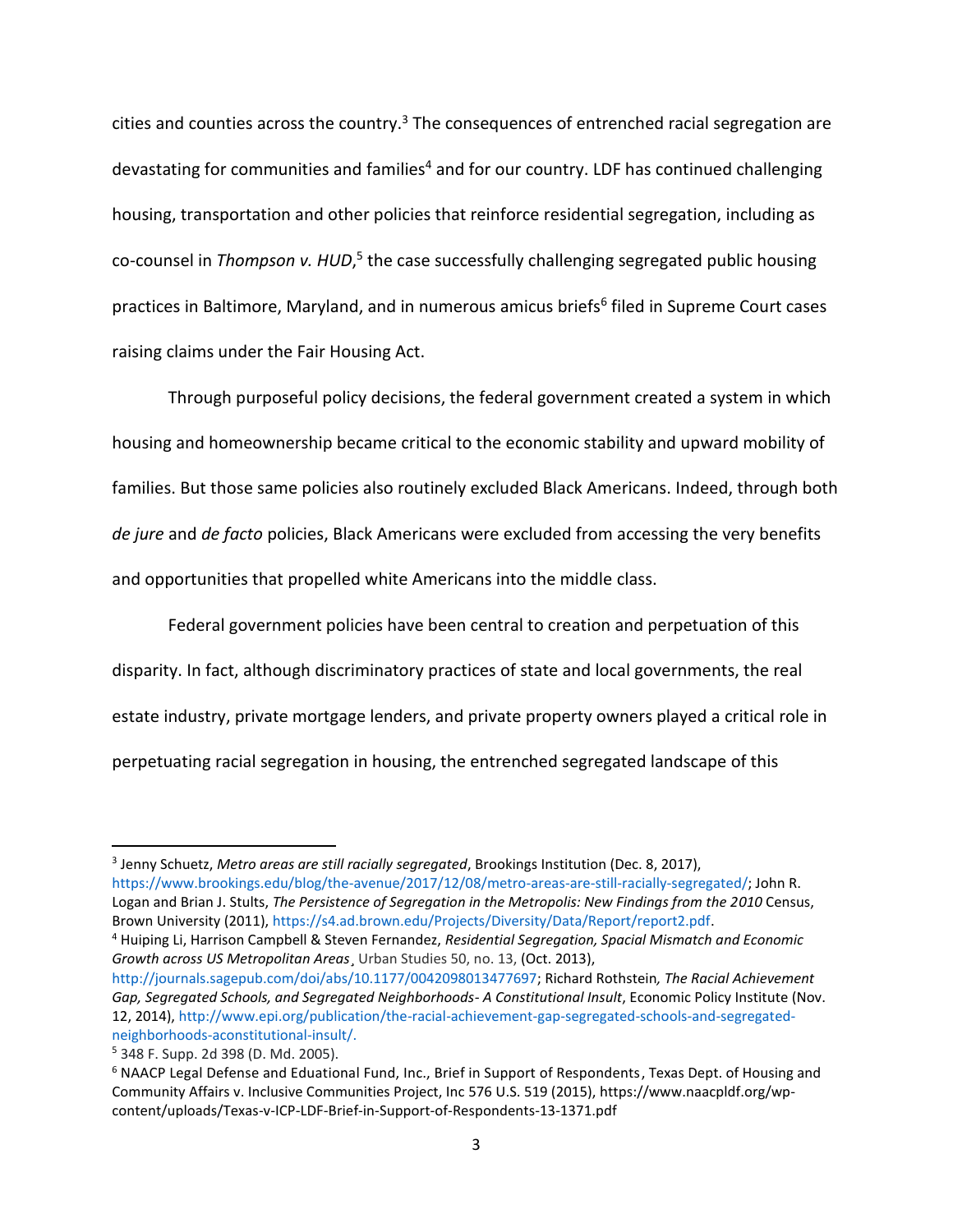country was most powerfully created, supported, and sustained by the actions of the federal government through most of the 20th century.

Policies such as redlining, mandated racially restrictive covenants, segregation in federal public housing, and other racially discriminatory housing policies prevented African Americans from buying homes outside of proscribed areas.<sup>7</sup> While the Fair Housing Act of 1968 sought to prohibit discriminatory policies going forward, the government undertook no serious assessment or policy of restitution to address the decades of past harm, exclusion and discrimination caused by federal policies and practices.

As a result, America's contemporary housing, real estate, and environmental landscape has been layered atop an infrastructure created by decades of racially discriminatory housing practices and policies. Because, as a nation, we have never truly reckoned with or attempted to dismantle the structure created by past discriminatory housing policies, segregation has been literally grandfathered into the developing American landscape decade after decade. It is time for a change.

The federal government's obligation to compel compliance, enforce anti-discrimination laws and provide reparation for the harms perpetrated under discriminatory laws has long been neglected, and redress is long overdue. The failure of the federal government to properly remedy these injustices has compounded into a situation of multiple crises: homeownership is

<sup>7</sup> Richard Rothstein, *The Color of Law: A Forgotten History of How Our Government Segregated America*, (New York, NY: Liveright Publishing Corporation 2017); Lisa Rice, *Long Before Redlining: Racial Disparities in Homeownership Need Intentional Policies*, Shelterforce, (Feb. 15, 2019)[, https://shelterforce.org/2019/02/15/long](https://shelterforce.org/2019/02/15/long-before-redlining-racial-disparities-in-homeownership-need-intentional-policies/)[before-redlining-racial-disparities-in-homeownership-need-intentional-policies/;](https://shelterforce.org/2019/02/15/long-before-redlining-racial-disparities-in-homeownership-need-intentional-policies/) Douglas S. Massey & Nancy A. Denton, *American Apartheid: Segregation and the Making of the Underclass* (Cambridge, MA: Harvard University Press, 1998); Ira Katznelson, *When Affirmative Action Was White: An Untold History of Racial Inequality in Twentieth-Century America* (New York: W. W. Norton & Company, 2005); Robert C. Lieberman, *Shifting the Color Line: Race and the American Welfare State* (Cambridge, MA: Harvard University Press, 1998).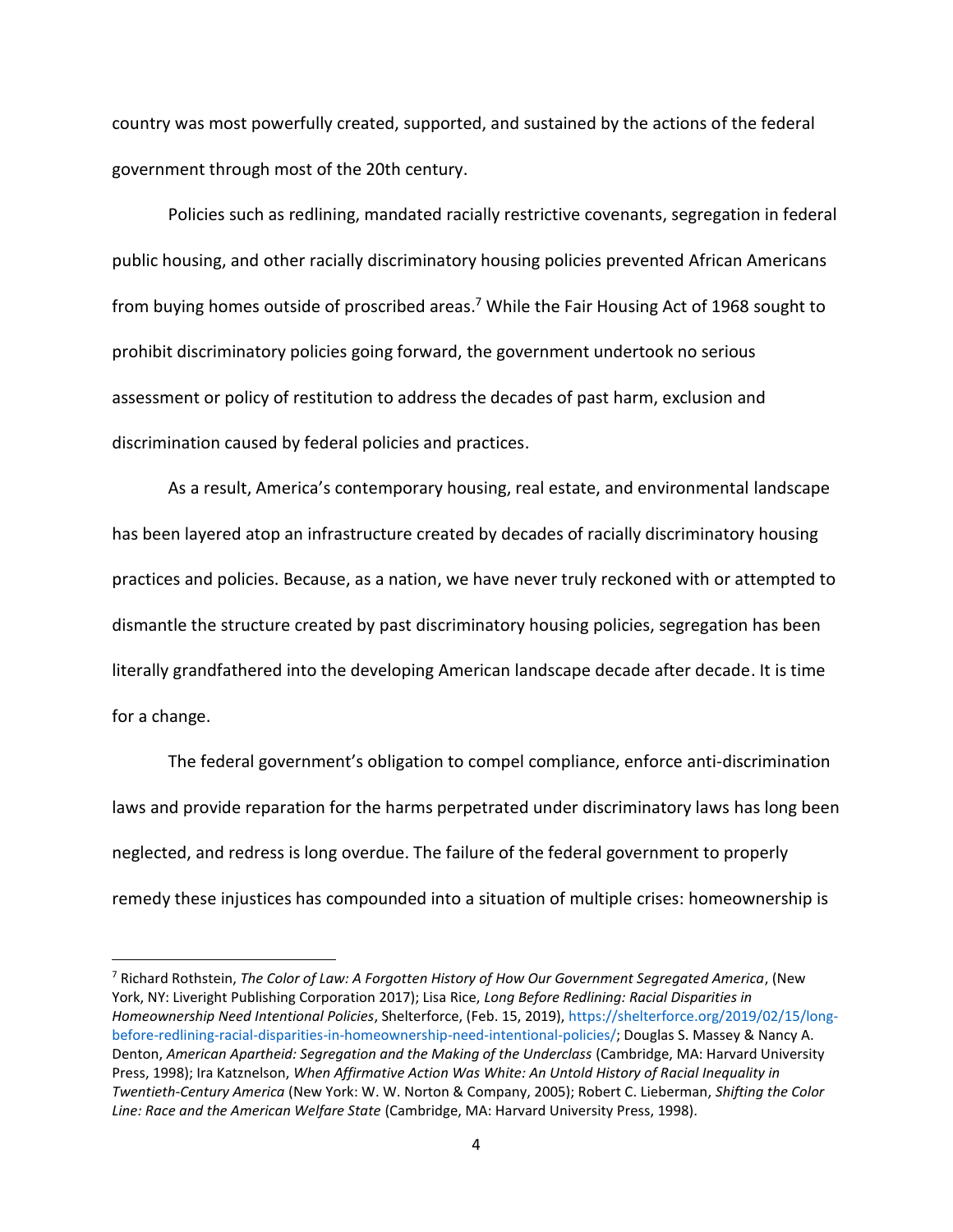out of the reach of many Americans, renters are overburdened by costs,<sup>8</sup> the current minimum wage is inadequate to pay housing costs in most major cities,  $9$  affordable public housing is scarce<sup>10</sup> and housing infrastructure is neglected.<sup>11</sup> It is past time for the government to take bold action to ensure that equal opportunity applies to homeownership and affordable housing. Housing issues remain at the core of our nation's structural inequality.<sup>12</sup> LDF is profoundly aware of the need for strengthened enforcement of the nation's fair housing laws in the continued struggle against racial segregation but this body also has a responsibility and an opportunity, to ensure that our housing infrastructure is updated to reflect the fair, nondiscriminatory and inclusive vision contemplated by the Fair Housing Act of 1968.

<sup>8</sup> Whitney Airgood-Obrycki, Alexander Hermann & Sophia Wedeen *The Rent Eats First: Rental Housing Affordabaility in the U.S.*, Joint Center For Housing Studies, Harvard University (Jan. 2021),

[https://www.jchs.harvard.edu/sites/default/files/research/files/harvard\\_jchs\\_rent\\_eats\\_first\\_airgood](https://www.jchs.harvard.edu/sites/default/files/research/files/harvard_jchs_rent_eats_first_airgood-obrycki_hermann_wedeen_2021.pdf)[obrycki\\_hermann\\_wedeen\\_2021.pdf;](https://www.jchs.harvard.edu/sites/default/files/research/files/harvard_jchs_rent_eats_first_airgood-obrycki_hermann_wedeen_2021.pdf) *American Families Face a Growing Rent Burden*, Pew Charitable Trusts (April 2018), [https://www.pewtrusts.org/-/media/assets/2018/04/rent-burden\\_report\\_v2.pdf;](https://www.pewtrusts.org/-/media/assets/2018/04/rent-burden_report_v2.pdf)

<sup>9</sup> Alicia Adamczyk, *Minimum wage workers cannot afford rent in any U.S. state*, CNBC (Jul. 15, 2020), <https://www.cnbc.com/2020/07/14/minimum-wage-workers-cannot-afford-rent-in-any-us-state.html>*; Out of Reach 2020: How Much do you Need to Earn to Afford a Modest Apartment in Your State?*, National Low Income Housing Coalition (last visited April 8, 2021), [https://reports.nlihc.org/oor.](https://reports.nlihc.org/oor) 

<sup>10</sup> Susan J. Popkin, *The Current State of Public Housing*, Testimony before the House Financial Services Committee (Feb. 5, 2020),

[https://www.urban.org/sites/default/files/publication/101678/The%2520Current%2520State%2520of%2520Publi](https://www.urban.org/sites/default/files/publication/101678/The%2520Current%2520State%2520of%2520Public%2520Housing_12.pdf) [c%2520Housing\\_12.pdf;](https://www.urban.org/sites/default/files/publication/101678/The%2520Current%2520State%2520of%2520Public%2520Housing_12.pdf) Corianne Payton Scally et. al., *The Case for More, Not Less: Shortfalls in Federal Housing Assistance and Gaps in Evidence for Proposed Policy Changes*, Urban Institute (Jan. 4, 2018),

[https://www.urban.org/research/publication/case-more-not-less-shortfalls-federal-housing-assistance-and-gaps](https://www.urban.org/research/publication/case-more-not-less-shortfalls-federal-housing-assistance-and-gaps-evidence-proposed-policy-changes/view/full_report)[evidence-proposed-policy-changes/view/full\\_report.](https://www.urban.org/research/publication/case-more-not-less-shortfalls-federal-housing-assistance-and-gaps-evidence-proposed-policy-changes/view/full_report)

<sup>11</sup> Pam Fessler, *Why Affordable Housing Could Become Harder To Find*, National Public Radio, (Jan. 9, 2018) [https://www.npr.org/2018/01/09/576535681/advocates-fear-tax-bill-will-worsen-u-s-affordable-housing](https://www.npr.org/2018/01/09/576535681/advocates-fear-tax-bill-will-worsen-u-s-affordable-housing-shortage)[shortage;](https://www.npr.org/2018/01/09/576535681/advocates-fear-tax-bill-will-worsen-u-s-affordable-housing-shortage) Alan Greenblatt, *The Importance (and Neglect) of America's 'Middle Neighborhoods'*, Governing (June 2018), [https://www.governing.com/archive/gov-middle-neighborhoods-government.html.](https://www.governing.com/archive/gov-middle-neighborhoods-government.html)

<sup>&</sup>lt;sup>12</sup> Tanvi Misra, *Why America's Racial Wealth Gap Is Really a Homeownership Gap*, Bloomberg CityLab (March 12, 2015), [https://www.bloomberg.com/news/articles/2015-03-12/a-new-report-finds-that-eliminating-the-racial](https://www.bloomberg.com/news/articles/2015-03-12/a-new-report-finds-that-eliminating-the-racial-homeownership-gap-will-greatly-reduce-the-wealth-gap)[homeownership-gap-will-greatly-reduce-the-wealth-gap;](https://www.bloomberg.com/news/articles/2015-03-12/a-new-report-finds-that-eliminating-the-racial-homeownership-gap-will-greatly-reduce-the-wealth-gap) Patrick Sharkey, Keeanga-Yamahtta Taylor & Yaryna Serkez, *The Gaps Between White and Black America, in Charts*, New York Times (Jun. 19, 2020),

[https://www.nytimes.com/interactive/2020/06/19/opinion/politics/opportunity-gaps-race-inequality.html.](https://www.nytimes.com/interactive/2020/06/19/opinion/politics/opportunity-gaps-race-inequality.html)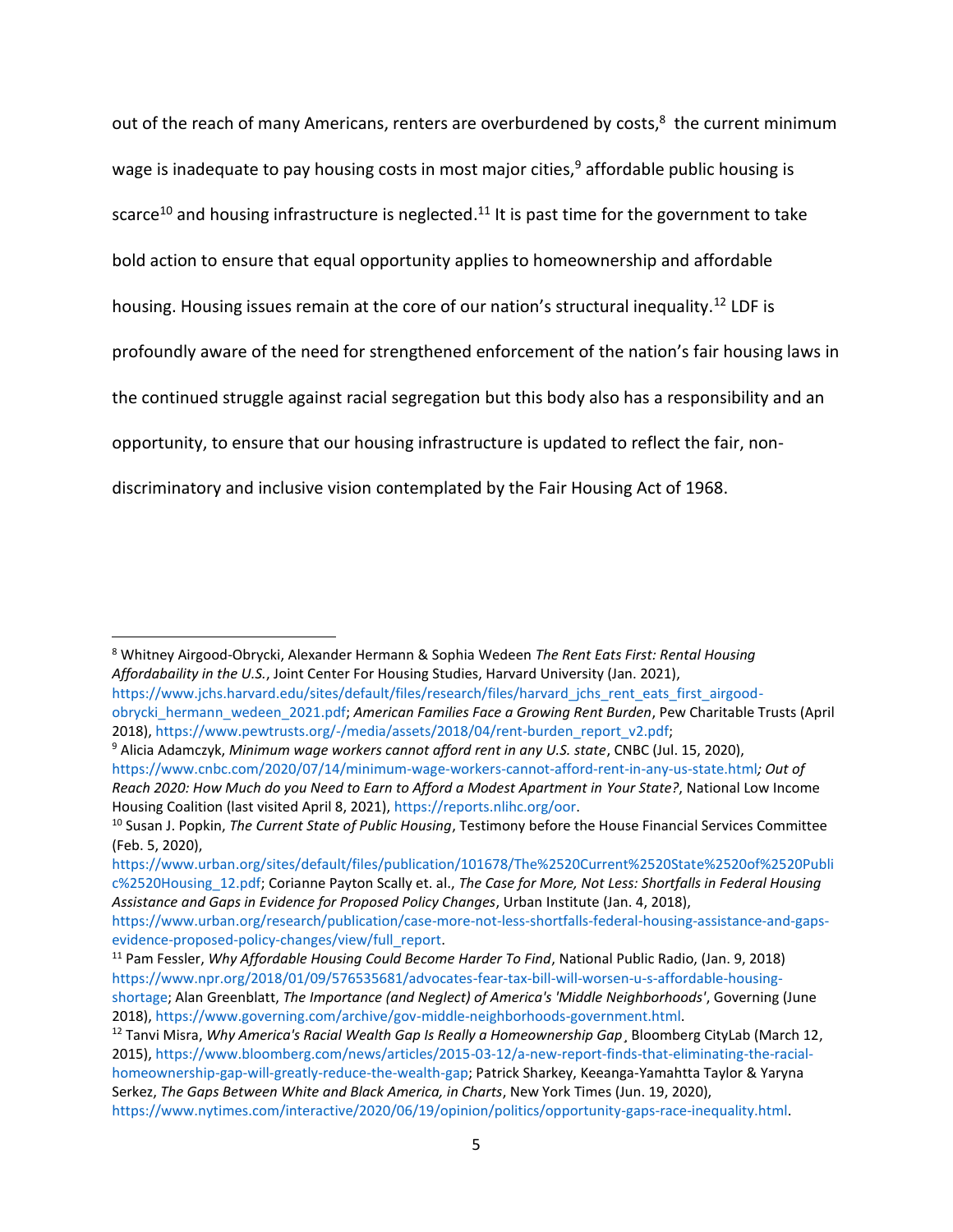## **The Discriminatory Policies of the 20th Century**

After the Great Depression, the federal government enacted policies that helped establish homeownership as a key pillar of the white middle class<sup>13</sup>—while intentionally excluding Black, Hispanic, Asian American Pacific Islander, and Native communities. During the 20<sup>th</sup> century, the federal government sought to stabilize financial conditions for homeownership by establishing the Home Owners' Loan Corporation ("HOLC") in 1933, the Federal Housing Administration ("FHA") in 1934, and the secondary mortgage market. However, in practice these agencies engaged in explicit discrimination by providing publicly backed, low down payment, fixed-rate home mortgage loans almost exclusively to white Americans.<sup>14</sup>

The HOLC, a government agency, was charged with refinancing home mortgages in default to prevent foreclosure. To determine which mortgages to refinance, HOLC drew colorcoded maps to assess the risk of default within an area. HOLC maps labeled neighborhoods green for "best," blue for "still desirable," yellow for "definitely declining," and red for "hazardous" and high credit risk simply because of the race of the residents. <sup>15</sup> The latter areas – those bordered by a "redline" – were most often majority Black or non-white areas. In this way Black communities were branded as undesirable with disastrous economic consequences for residents and homeowners. This practice relegated and restricted Black people to living in areas with lower levels of investment than their white counterparts —the effects of which

<sup>13</sup> *The Color of Law* supra note 5; Mehrsa Baradaran, *Jim Crow Credit*, 9 U.C. Irvine L. Rev. 887 (2019) [https://scholarship.law.uci.edu/ucilr/vol9/iss4/4;](https://scholarship.law.uci.edu/ucilr/vol9/iss4/4)  $14$  Id.

<sup>15</sup> Bruce Mitchell & Juan Franco, *HOLC "Redlining" Maps: The Persistent Structure of Segregation and Economic Inequality*, National Community Reinvest Coalition (March 20, 2018), [https://ncrc.org/holc/.](https://ncrc.org/holc/)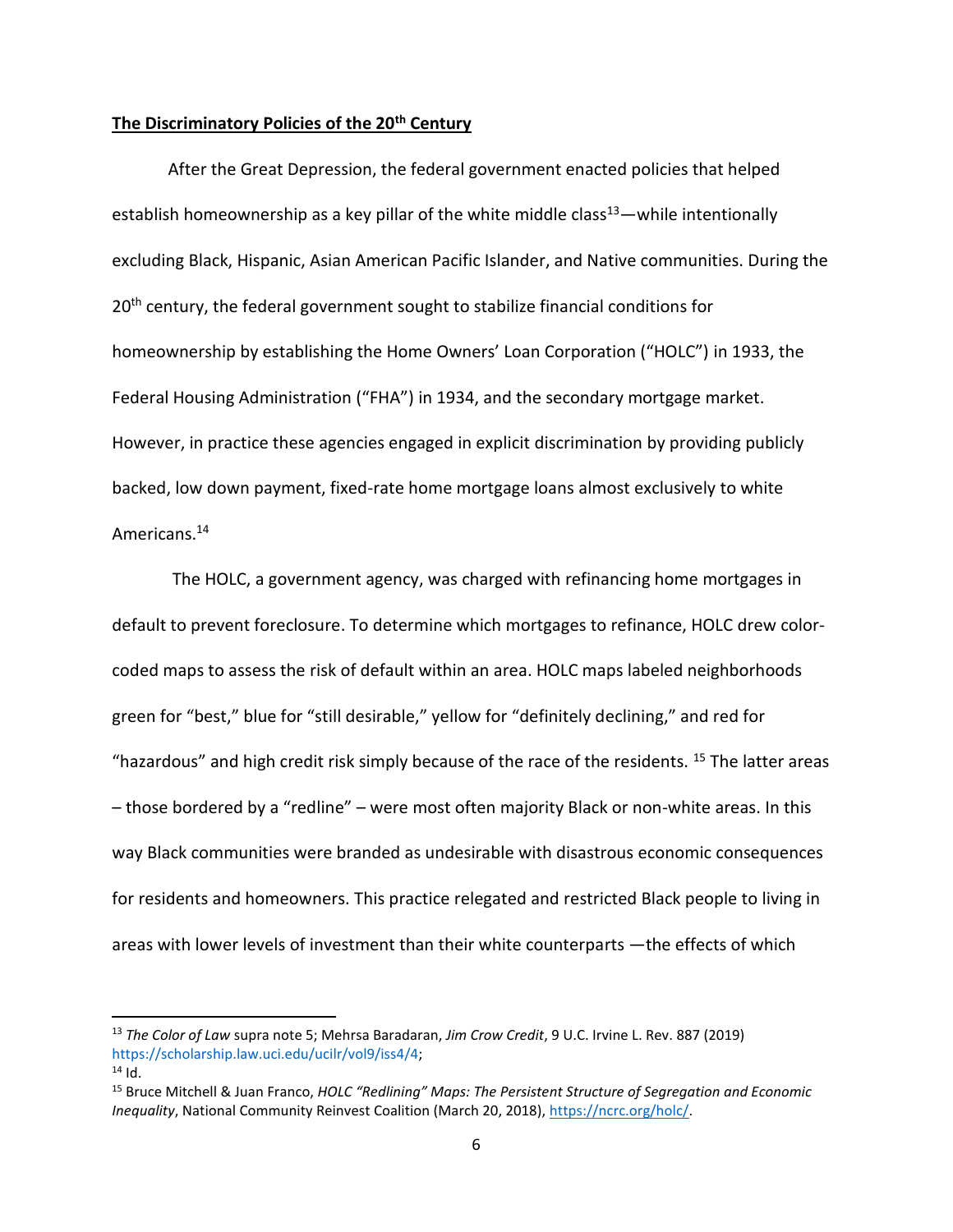persist today.<sup>16</sup> A study by the National Community Reinvestment Coalition finds that three out of four neighborhoods redlined in the 20<sup>th</sup> century are economically disadvantaged.<sup>17</sup> Hundreds of redlined maps are available to view through the University of Richmond's Mapping Inequality project. <sup>18</sup>

These maps were federal government designations. Indeed, redlining was considered best practice by the federal government. <sup>19</sup> That is, the federal government considered it best practice to purposefully discriminate against Black and brown communities in approving—or denying—loans, extending credit, or otherwise have a lending presence in certain communities in order to maintain racially white neighborhoods. These policy choices prevented generations of Black families from gaining equity in homeownership or making improvements to homes already owned. The policies robbed entire communities, Black communities, of opportunities to accumulate capital, amass intergenerational wealth and enjoy equal protection under the law. Despite the homeownership boom in the 1950s and 1960s, which sent homeownership rates in the U.S. from 30 to 60 percent, 98 percent of the loans approved by the federal government between 1934 and 1968 went to white applicants.<sup>20</sup>

<sup>16</sup> Aaron Glantz & Emmanuel Martinez, *For people of color, banks are shutting the door to homeownership*, Reveal News (Feb. 15, 2018), [https://revealnews.org/article/for-people-of-color-banks-are-shutting-the-door-to](https://revealnews.org/article/for-people-of-color-banks-are-shutting-the-door-to-homeownership/)[homeownership/;](https://revealnews.org/article/for-people-of-color-banks-are-shutting-the-door-to-homeownership/) Maria Godoy, *In U.S. Cities, The Health Effects Of Past Housing Discrimination Are Plain To See*, Public Radio (Nov. 19, 2020), [https://www.npr.org/sections/health-shots/2020/11/19/911909187/in-u-s-cities-](https://www.npr.org/sections/health-shots/2020/11/19/911909187/in-u-s-cities-the-health-effects-of-past-housing-discrimination-are-plain-to-see)

[the-health-effects-of-past-housing-discrimination-are-plain-to-see.](https://www.npr.org/sections/health-shots/2020/11/19/911909187/in-u-s-cities-the-health-effects-of-past-housing-discrimination-are-plain-to-see)

<sup>17</sup> *HOLC "Redlining" Maps* supra note 17.

<sup>18</sup> Robert K. Nelson, et al., *Mapping Inequality*: *Mapping in New Deal America*, American Panorama, (accessed April 9, 2021), [https://dsl.richmond.edu/panorama/redlining/#loc=5/45.074/-114.829.](https://dsl.richmond.edu/panorama/redlining/#loc=5/45.074/-114.829)

<sup>19</sup> Khristopher J. Brooks, *Redlining's legacy: Maps are gone, but the problem hasn't disappeared,* CBS News (Jun. 12, 2020), [https://www.cbsnews.com/news/redlining-what-is-history-mike-bloomberg-comments/.](https://www.cbsnews.com/news/redlining-what-is-history-mike-bloomberg-comments/) 

<sup>&</sup>lt;sup>20</sup> Sam Fulwood III, The United States' History of Segregated Housing Continues to Limit Affordable Housing, Center for American Progress (Dec. 15, 2016),

[https://www.americanprogress.org/issues/race/reports/2016/12/15/294374/the-united-states-history-of](https://www.americanprogress.org/issues/race/reports/2016/12/15/294374/the-united-states-history-of-segregated-housing-continues-to-limit-affordable-housing/)[segregated-housing-continues-to-limit-affordable-housing/.](https://www.americanprogress.org/issues/race/reports/2016/12/15/294374/the-united-states-history-of-segregated-housing-continues-to-limit-affordable-housing/)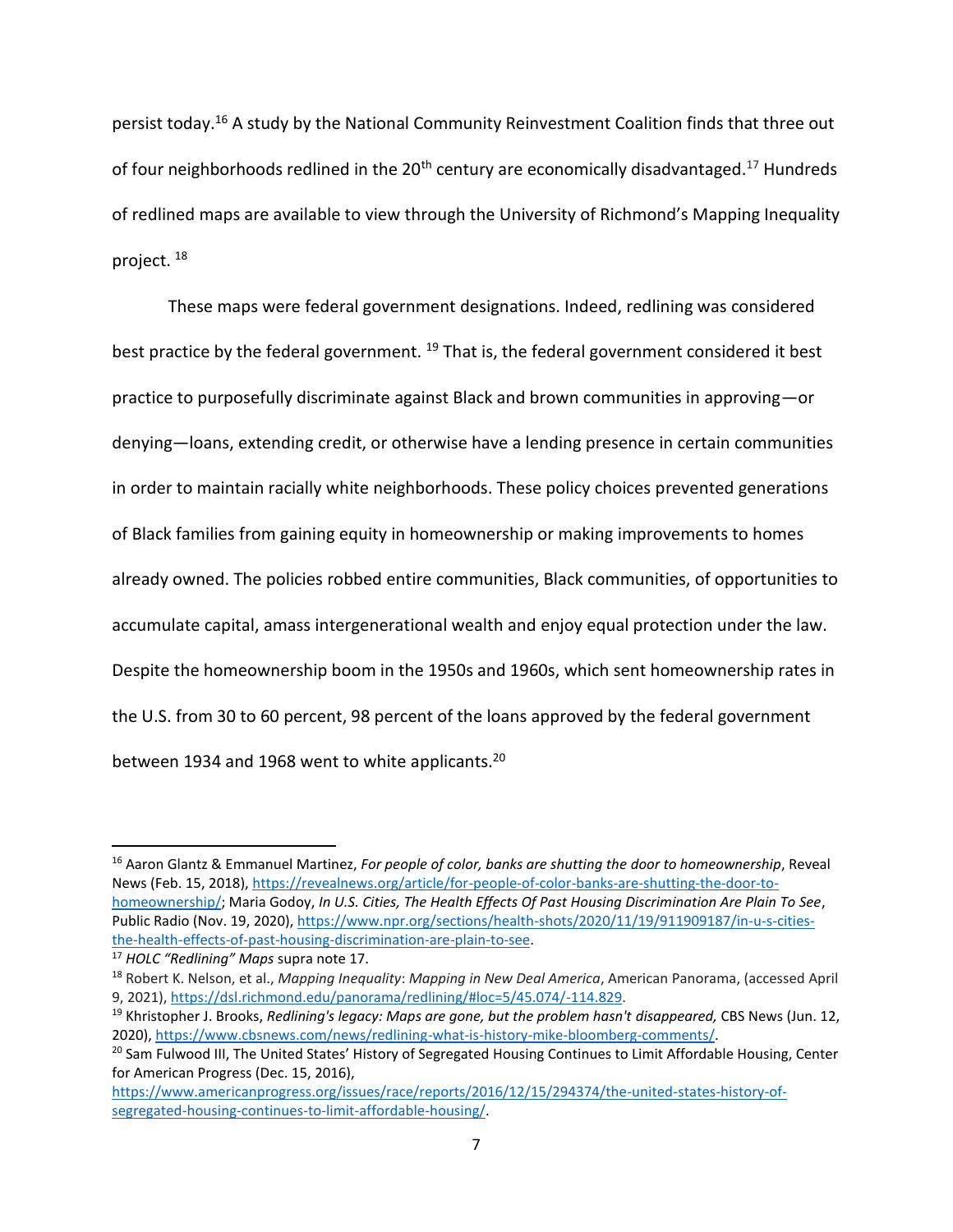Government policies played a significant role in the development of white suburbs, and in providing a "refuge" to those engaged in "white flight" as a means to avoid school integration, mandated by the Supreme Court's decision in *Brown v. Board of Education*.<sup>21</sup> The Veterans Administration ("VA") and the FHA operated on the misguided, unfounded, and racist belief that property values of white neighborhoods would decline if African Americans were permitted to integrate<sup>22</sup> and therefore financed entire suburbs as white enclaves, refusing to insure loans to Black families and veterans.<sup>23</sup> The FHA employed a system of discriminatory lending in government-backed mortgages, as evidenced by the practices described in its official Underwriting Manual.<sup>24</sup> The FHA reinforced and entrenched residential segregation in American cities by refusing to underwrite mortgages for potential homeowners not seeking to purchase in same-race neighborhoods.

Levittown, the famously mass-produced post-war suburb, long maintained a population that was 100% white.<sup>25</sup> The community's 17,000 houses, which sold for \$7,990 with a 0% down payment for veterans,<sup>26</sup> were denied to Black veterans despite the guarantees of the Servicemen's Readjustment Act of 1944, also known as the G.I. bill. The G.I. bill offered veterans education and unemployment benefits while also guaranteeing loans for veterans who borrowed money to purchase a home, business, or farm. However, Black veterans returning

<sup>21</sup> 347 U.S. 483 (1954).

<sup>22</sup> *The Color of Law* supra note 5.

<sup>23</sup> Erin Blakemore, *How the GI Bill's Promise Was Denied to a Million Black WWII Veterans*, History.com (updated Sep. 30, 2019), https://www.history.com/news/gi-bill-black-wwii-veterans-benefits.

<sup>24</sup> Federal Housing Administration, *Underwriting Manual: Underwriting and Valuation Procedure Under Title II of the National Housing Ac*t (1938)[, https://www.huduser.gov/portal/sites/default/files/pdf/Federal-Housing-](https://www.huduser.gov/portal/sites/default/files/pdf/Federal-Housing-Administration-Underwriting-Manual.pdf)[Administration-Underwriting-Manual.pdf.](https://www.huduser.gov/portal/sites/default/files/pdf/Federal-Housing-Administration-Underwriting-Manual.pdf)

<sup>25</sup> Collin Marshall, *Levittown, the prototypical American suburb – a history of cities in 50 buildings, day 25,* The Guardian, (April 28, 2015)[, https://www.theguardian.com/cities/2015/apr/28/levittown-america-prototypical](https://www.theguardian.com/cities/2015/apr/28/levittown-america-prototypical-suburb-history-cities)[suburb-history-cities.](https://www.theguardian.com/cities/2015/apr/28/levittown-america-prototypical-suburb-history-cities)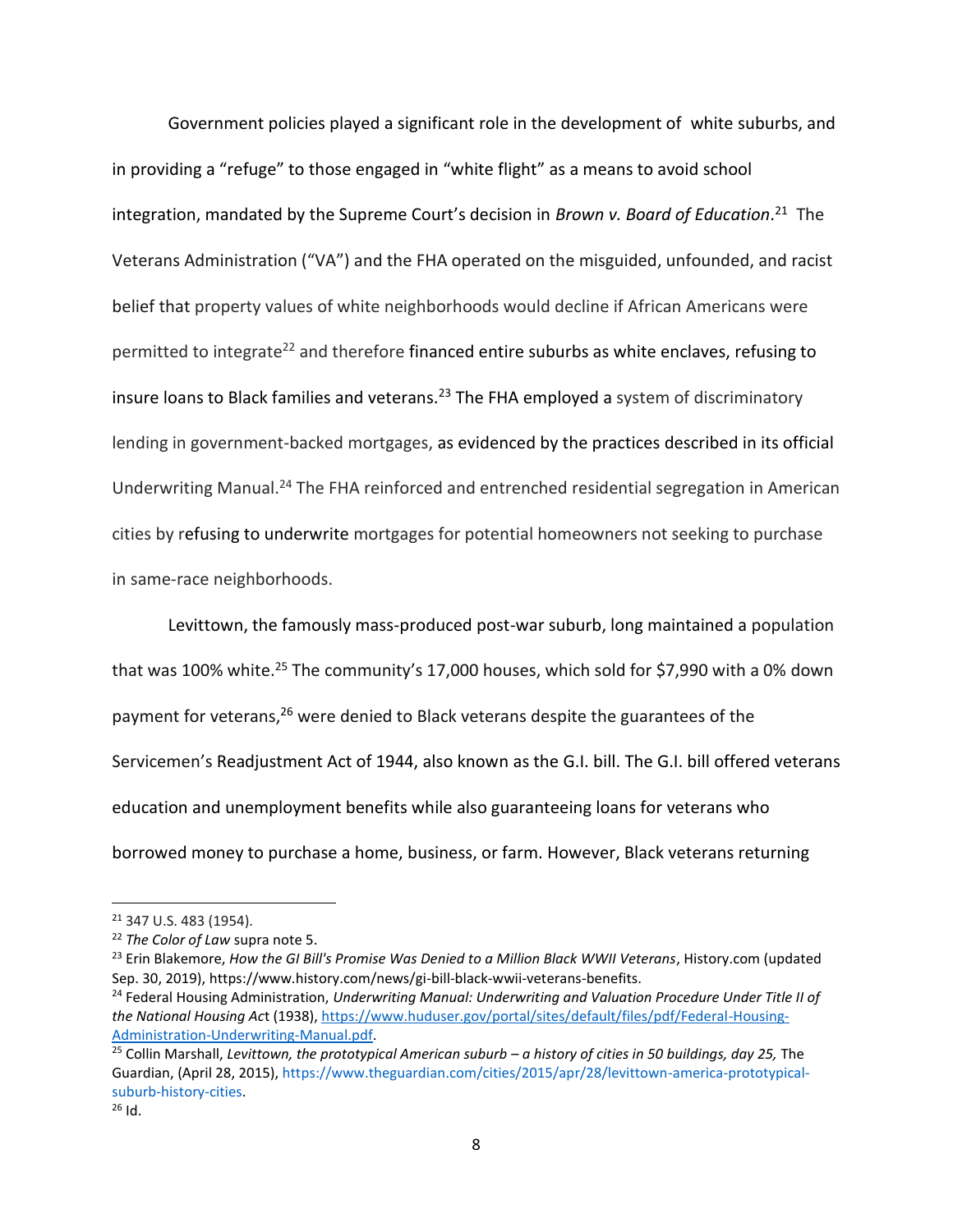home were routinely denied the option of buying cheap and affordable housing with no down payment that propelled their white counterparts into the middle class and were excluded from "all-white" enclaves like Levittown. Indeed, in 1947, only two of the more than 3,200 VAguaranteed home loans in thirteen Mississippi cities went to Black borrowers.<sup>27</sup> And in New York and the northern New Jersey suburbs, fewer than 100 of the 67,000 mortgages insured by the G.I. bill supported home purchases by non-whites.<sup>28</sup>

By guaranteeing affordable mortgages for white families and excluding Black families or limiting Black families to purchase in less economically advantageous neighborhoods, the government created, encouraged, and reinforced intense residential racial segregation throughout the nation.

"White flight," or the creation of white suburbs, was also undergirded by massive federal investments in the construction of the interstate highway system. The federal government often took possession of homes and land in Black communities by claiming eminent domain in order to construct highways as physical barriers between white neighborhoods and areas with a large presence of African Americans or communities of color. 29

Notably, the government also established the Public Works Administration ("PWA") Housing Division in 1933<sup>30</sup> which sponsored public housing construction and slum clearance to improve the housing conditions of low-income white families. The PWA routinely razed Black

<sup>27</sup> Ira Katznelson & Suzanne Mettler, *On Race and Policy History: A Dialogue about the G.I. Bill*, Perspectives on Politics 6, no. 3 (2008) http://www.jstor.org/stable/20446759.  $28$  Id.

<sup>29</sup> Steve Inskeep, *A Brief History Of How Racism Shaped Interstate Highways*, National Public Radio (April 7, 2021), [https://www.npr.org/transcripts/984784455.](https://www.npr.org/transcripts/984784455)

<sup>30</sup> Initially named the *Federal Emergency Administration of Public Works* the agency was renamed the Public Works Administration in 1935. *Records of the Public Works Administration [PWA]*, National Archives (last accessed April 12, 2021), https://www.archives.gov/research/guide-fed-records/groups/135.html.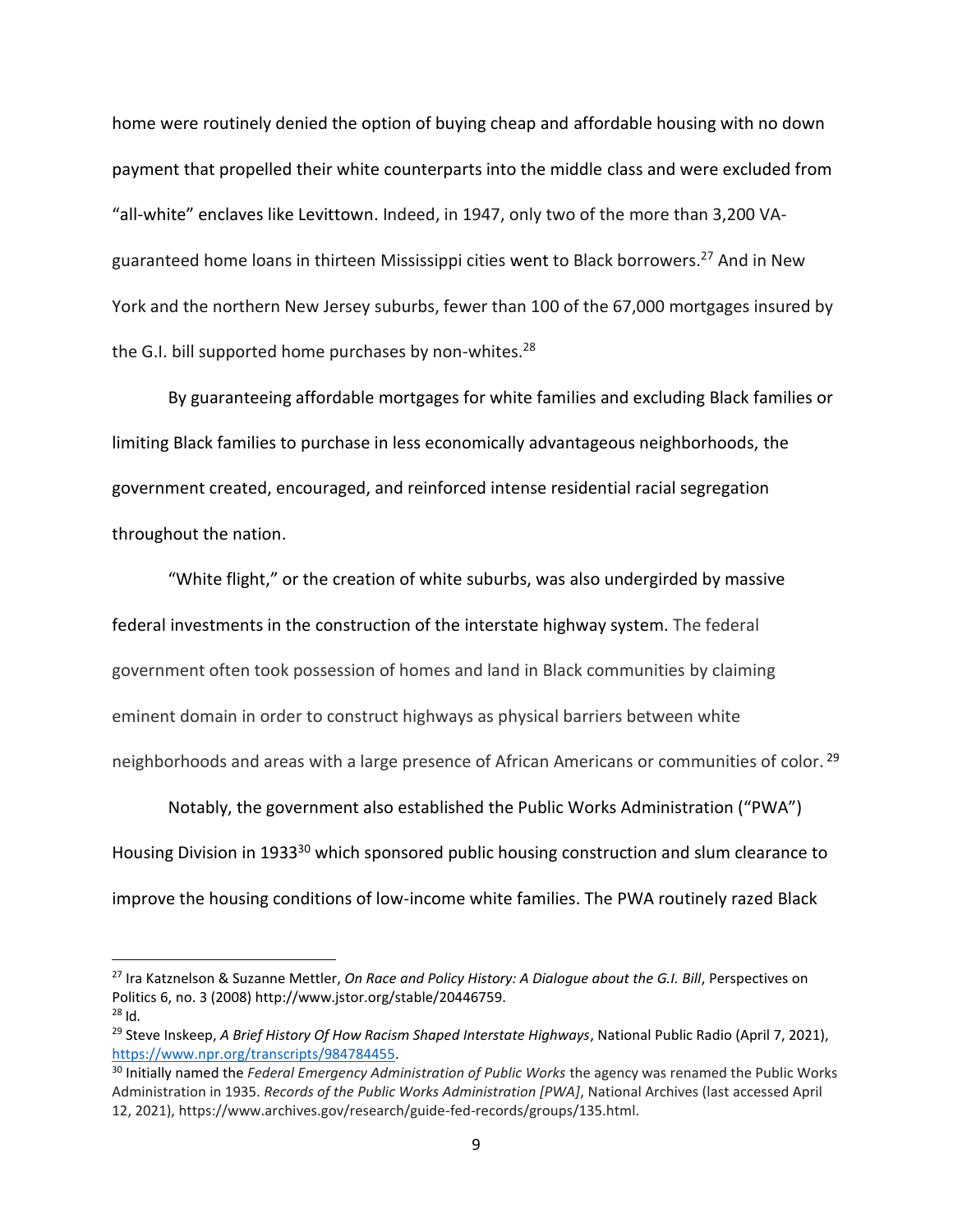neighborhoods, which were often viewed as slums as a result of government policies, in order to create new housing projects that would deny Black applicants.<sup>31</sup> Federal and local governments also promoted segregation in the private market by implicitly endorsing the use of racially restrictive covenants in deeds to prevent the sale of homes to Black families; blockbusting--in which real estate agents would persuade white families to sell their homes at low costs and then resell the vacant homes to Black families at inflated prices; and refusing to intervene to protect Black families from racist vigilante violence when moving into white neighborhoods.<sup>32</sup>

The confluence of these discriminatory policies and practices provided many white Americans an opportunity to amass wealth and create a stable financial foundation to protect themselves from unforeseen economic setbacks—an opportunity that was unjustly and purposefully denied to many Black and brown families. Because housing is the primary means by which families pass generational wealth, a lack of intergenerational wealth among Black families forces each successive generation to start anew, without a firm foundation to build upon. $33$ 

### **Two Unequal Americas**

Any investigation into the current housing, affordability, eviction, and infrastructure crises reveals a system of deliberate and discriminatory government policy. This country is still living with the consequences of decisions made by federal government officials in the 20<sup>th</sup>

<sup>31</sup> *The Color of Law* supra note 5

 $32$  Id.

<sup>33</sup> Michela Zonta and Sarah Edelman, *Toward Jobs and Justice: Where You Live Matters*, Center for American Progress (2017), [https://www.americanprogress.org/issues/economy/reports/2017/01/09/296114/toward-jobs](https://www.americanprogress.org/issues/economy/reports/2017/01/09/296114/toward-jobs-and-justice/)[and-justice/](https://www.americanprogress.org/issues/economy/reports/2017/01/09/296114/toward-jobs-and-justice/)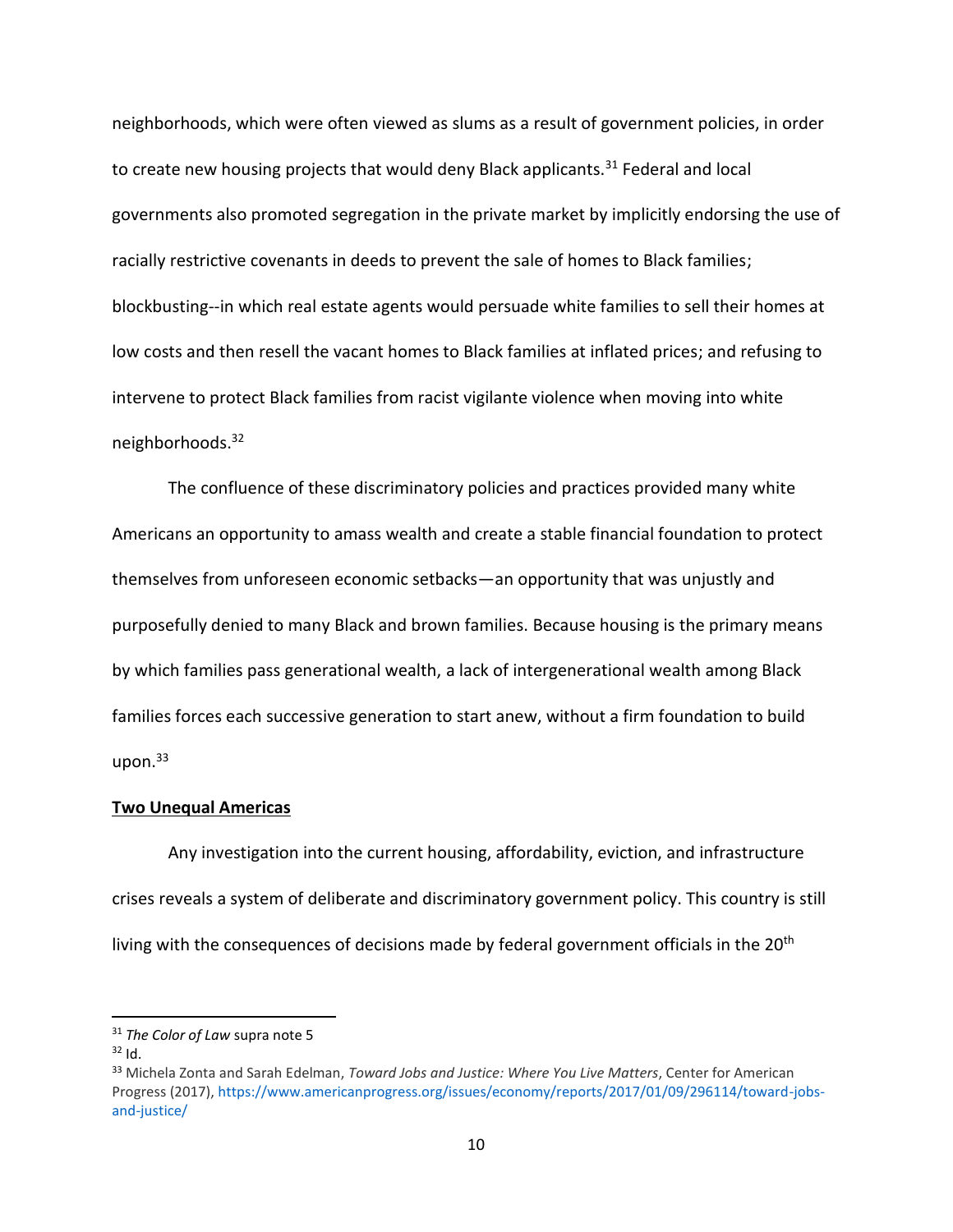century. Due to lackluster enforcement of anti-discrimination laws, efforts to rectify these policy decisions have thus far resulted in superficial and immaterial progress. In fact, Black homeownership today, remains at levels similar to 1968, when the Fair Housing Act was passed.<sup>34</sup> Indeed, the gap between white and Black homeownership rates is the largest it has been since 1890.<sup>35</sup> The homeownership rate for Black Americans is 42%, compared to white homeownership of 72.1%, and 48.1% for Latinos.<sup>36</sup>

High rates of housing discrimination nationwide persist today in both housing rentals and sales.<sup>37</sup> More than four million instances of housing discrimination occur each year, and the vast majority are unreported.<sup>38</sup> A 2020 study found that racial discrimination was the second most reported type of housing discrimination comprising 16.47 percent of all cases.

Unfortunately, our nation remains largely segregated by race. We have indeed become the two societies, warned of by Kerner Commission: "one black, one white—separate and unequal."<sup>39</sup> Areas in which discrimination persist, expose a pernicious chain reaction: when any American is denied equal access to housing, it reduces their access to good jobs, quality

<sup>34</sup> Alanna McCargo and Jung Hyun Choi, *Closing the Gaps: Building Black Wealth Through Homeownership*, Urban Institute (November 2020), [https://www.urban.org/sites/default/files/publication/103267/closing-the-gaps](https://www.urban.org/sites/default/files/publication/103267/closing-the-gaps-building-black-wealth-through-homeownership_0.pdf)[building-black-wealth-through-homeownership\\_0.pdf.](https://www.urban.org/sites/default/files/publication/103267/closing-the-gaps-building-black-wealth-through-homeownership_0.pdf)

<sup>35</sup> Adam Levitin, *How to Start Closing the Racial Wealth Gap*, The American Prospect (June 17, 2020), <https://prospect.org/economy/how-to-start-closing-the-racial-wealth-gap/> .

<sup>&</sup>lt;sup>36</sup> Closing the Gaps: Building Black Wealth Through Homeownership supra note 14.

<sup>37</sup> Jeffrey Dillman, *Symposium: New Strategies in Fair Housing:New Strategies for Old Problems: The Fair Housing Act* at 40, 57 Clev. St. L. Rev. 197, 201-202 (2009),

[https://engagedscholarship.csuohio.edu/clevstlrev/vol57/iss2/3/.](https://engagedscholarship.csuohio.edu/clevstlrev/vol57/iss2/3/) <sup>38</sup> *Report Housing Discrimination*, National Fair Housing Alliance (last accessed April 2, 2021), [https://nationalfairhousing.org/report-housing-discrimination/.](https://nationalfairhousing.org/report-housing-discrimination/)

<sup>39</sup> U.S. National Advisory Commission on Civil Disorders, *The Kerner Report* (New York: Pantheon Books, 1968).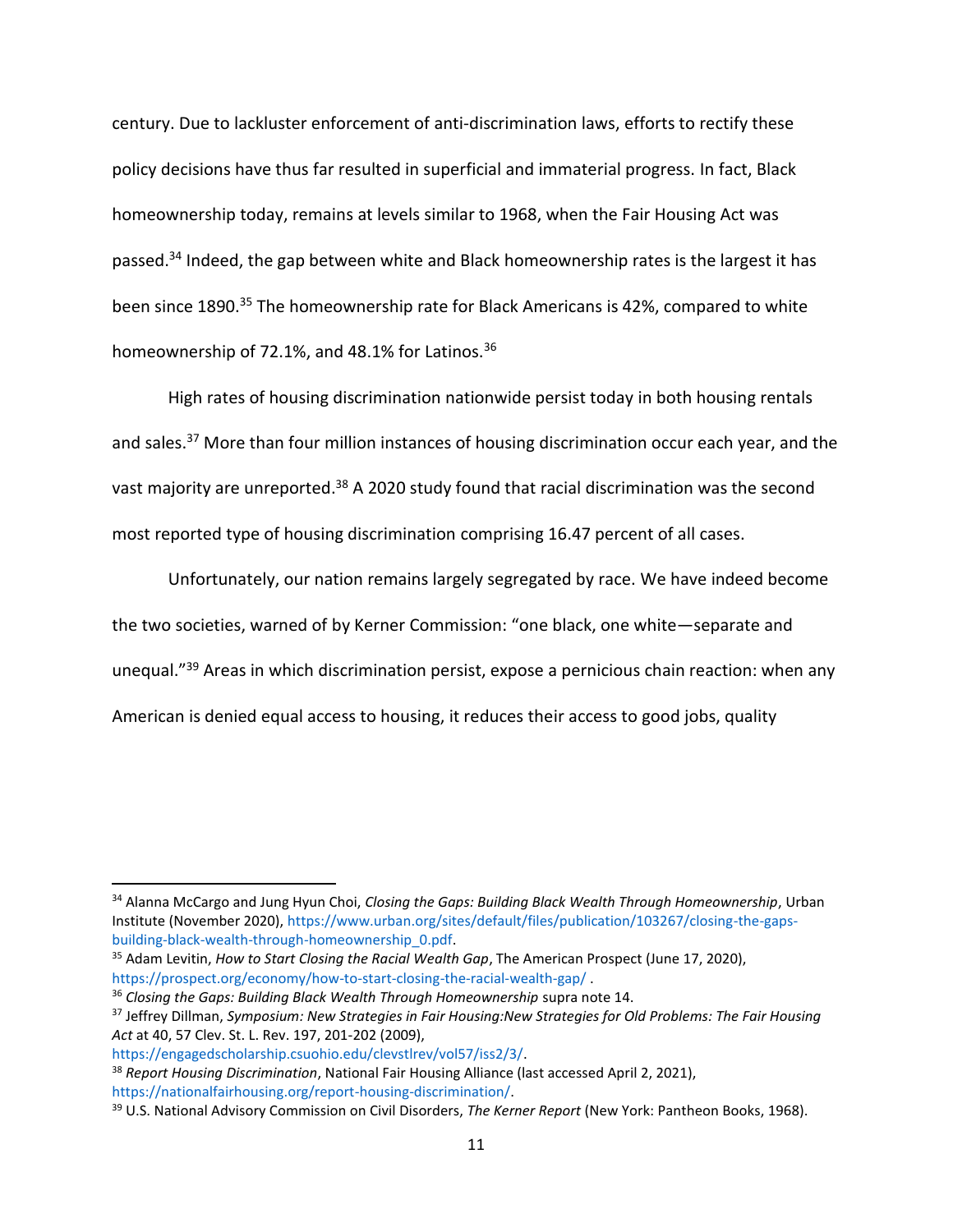education, safe streets, reliable transportation and a clean and healthy environment.<sup>40</sup> It is Congress' duty to repair the damage that is so evident before us.

The promise of the American Dream—a home, a safe community, and opportunity for upward mobility—is often presented as attainable through hard work, individual tenacity, and diligent personal savings. But the promise of that dream remains perpetually out of reach for many. A safe, affordable, place to live is unattainable for many Americans, not because of personal failings, but because of the government's failure to compel housing markets to comply with anti-discrimination laws, and the unwillingness of the government to provide African Americans and communities of color with the same opportunities that were given to white communities after the Great Depression.

Housing represents more than just a physical dwelling—it allows for the creation of a shared community, for access to clean air and water, good public schools, proximity to quality jobs, access to reliable public transit, and recreational spaces.<sup>41</sup> As the foundation of the American Dream, homeownership is also the primary way that most families build generational wealth and economic stability. However, the stark racial inequality and segregation perpetrated by government policy has resulted in little change in Black wealth, homeownership and/or neighborhood conditions. A recent study found that Black families making \$100,000 typically live in neighborhoods comparable to ones in which white families making \$30,000 live.<sup>42</sup> These

<sup>40</sup> Patrick Sharkey, *Neighborhoods and the Black White Mobility Gap*, Pew Charitable Trusts (July 2009), [https://www.pewtrusts.org/~/media/legacy/uploadedfiles/wwwpewtrustsorg/reports/economic\\_mobility/pewsh](https://www.pewtrusts.org/~/media/legacy/uploadedfiles/wwwpewtrustsorg/reports/economic_mobility/pewsharkeyv12pdf.pdf) [arkeyv12pdf.pdf](https://www.pewtrusts.org/~/media/legacy/uploadedfiles/wwwpewtrustsorg/reports/economic_mobility/pewsharkeyv12pdf.pdf)

<sup>41</sup> Emily Badger & Quoctrung Bui, *Detailed Maps Show How Neighborhoods Shape Children for Life*, New York Times (Oct. 1, 2018), [https://www.nytimes.com/2018/10/01/upshot/maps-neighborhoods-shape-child-poverty.html.](https://www.nytimes.com/2018/10/01/upshot/maps-neighborhoods-shape-child-poverty.html)

<sup>&</sup>lt;sup>42</sup> Matthew Kredell, *Sociologist reports only minor progress in racial equality over last 40* years, USC Sol Price Center for Social Innovation (Feb. 27, 2015), [https://priceschool.usc.edu/sociologist-reports-only-minor-progress](https://priceschool.usc.edu/sociologist-reports-only-minor-progress-in-racial-equality-over-last-40-years/)[in-racial-equality-over-last-40-years/.](https://priceschool.usc.edu/sociologist-reports-only-minor-progress-in-racial-equality-over-last-40-years/)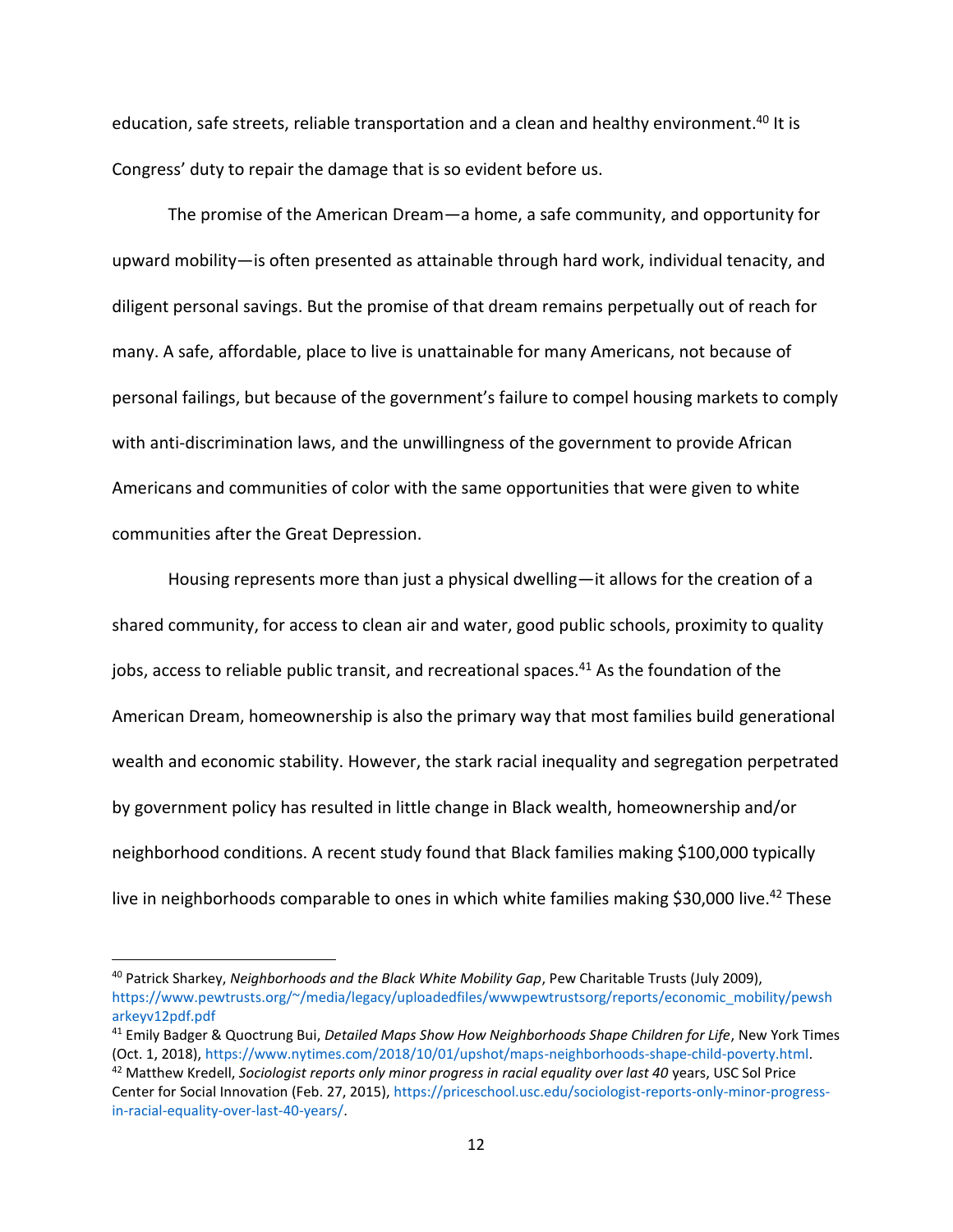disadvantaged neighborhoods are characterized by a lack of resources, poor public schools, health disparities, and limited economic opportunities.<sup>43</sup> Despite individual economic success, Black families have been exposed to and relegated to these neighborhoods by government policy and inaction for decades.

# **Historic and ongoing systemic racism has left families of color more vulnerable**

Decades of structural racism created tremendous racial disparities in housing and homelessness. Renters of color are much more likely to be housing cost-burdened: 52% of Latino renters and 54% of Black renters are cost-burdened, more than 10 percentage points higher than white renters.<sup>44</sup> Black Americans represent roughly 13% of the general population but are 40% of people experiencing homelessness and more than 50% of homeless families with children.<sup>45</sup> Black families were disproportionately vulnerable going into the 2008 housing crisis. The 2008 housing crisis and the government's inadequate response caused disproportionate harm to low-income people of color with Black families losing their homes at the rate of white families.<sup>46</sup> Similarly, the COVID-19 pandemic and economic collapse of 2020 devastated millions of families particularly people with low incomes and people of color. The COVID-19 pandemic has led to unprecedented crises and loss throughout the country. Recent

[https://www.americanprogress.org/issues/race/news/2018/05/10/450703/environment-racism-built/.](https://www.americanprogress.org/issues/race/news/2018/05/10/450703/environment-racism-built/) <sup>44</sup> *The State of the Nation's Housing*, Joint Center for Housing Studies of Harvard University (2020),

<sup>43</sup> Patrick Sharkey, *Ending Urban Poverty: The Inherited Ghetto*, The Boston Review (Jan. 1, 2008) [http://bostonreview.net/patrick-sharkey-inherited-ghetto-racial-inequality;](http://bostonreview.net/patrick-sharkey-inherited-ghetto-racial-inequality) Rejane Frederick, *The Environment That Racism Built*, Center for American Progress (may 10, 2018),

https://www.jchs.harvard.edu/sites/default/files/reports/files/Harvard JCHS The State of the Nations H [ousing\\_2020\\_Report\\_Revised\\_120720.pdf](https://www.jchs.harvard.edu/sites/default/files/reports/files/Harvard_JCHS_The_State_of_the_Nations_H%20ousing_2020_Report_Revised_120720.pdf)

<sup>45</sup> *Homelessness and Racial Disparities*, National Alliance to End Homelessness (2020),

[https://endhomelessness.org/homelessness-in-america/what-causes-homelessness/inequality/.](https://endhomelessness.org/homelessness-in-america/what-causes-homelessness/inequality/) <sup>46</sup> Sarah Burd-Sharps and Rebecca Rasch, *Impact of the US Housing Crisis on the Racial Wealth Gap Across Generations*, Social Science Resource Council and the American Civil Liberties Union (June 2015), [https://www.aclu.org/sites/default/files/field\\_document/discrimlend\\_final.pdf.](https://www.aclu.org/sites/default/files/field_document/discrimlend_final.pdf)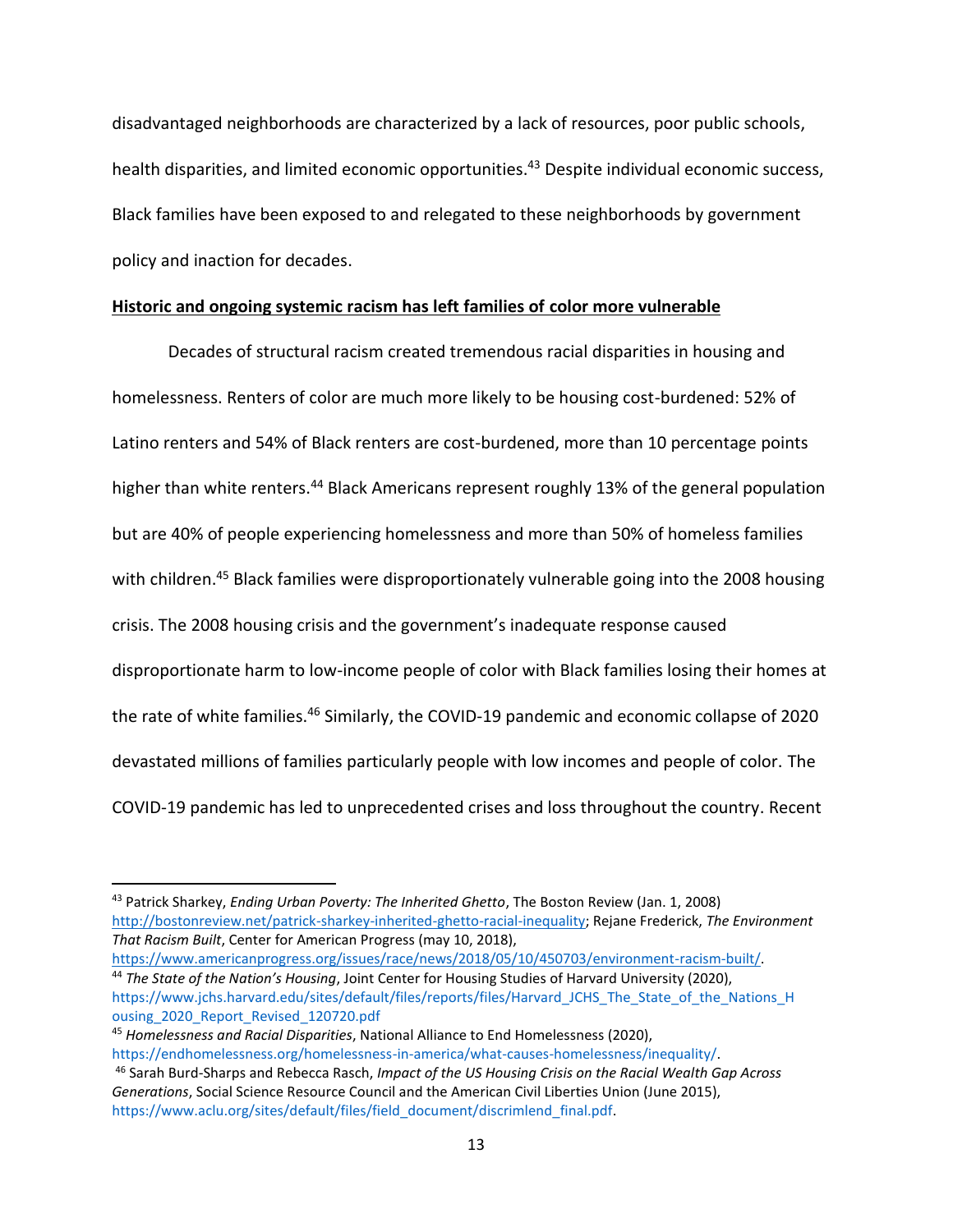reports indicate that around 560,000 people have died from COVID-19 and over 31 million people have contracted the virus.<sup>47</sup> Nationwide, Black Americans are 3.4 times more likely to have died from COVID-19 than white Americans.<sup>48</sup>

As the pandemic continues, the nation finds itself in the midst of a foreclosure and eviction crisis which severely threatens the ability of Americans to maintain their homes and safely endure the pandemic. For example, in Mississippi nearly 60 percent of renter households are at risk of eviction, making it the third most housing insecure state in the United States.<sup>49</sup> The U.S. Census Bureau reported that from July 16-21, over 90,000 Black Mississippians were unable to cover their month's rent and about 103,000 had little or no confidence in their ability in meeting obligations for the rent in August.<sup>50</sup> Similarly, more than 42,000 Black Mississippians were unable meet their mortgage payment obligations during the same period and about 61,000 had little or no confidence in their ability to make a payment in August.<sup>51</sup> The current eviction and foreclosure crisis will only serve to further entrench economic inequality in the country.

<sup>47</sup> *Coronavirus in the U.S.: Latest Map and Case Count*, New York Times (last visited April 9, 2021 1:03 PM), https://www.nytimes.com/interactive/2020/us/coronavirus-us-cases.html.

<sup>48</sup> *The Color of Coronavirus: COVID-19 Deaths by Race and Ethnicity in the U.S*., APM Research Lab (last updated March 5, 2021)[, https://www.apmresearchlab.org/covid/deaths-by-race;](https://www.apmresearchlab.org/covid/deaths-by-race) *COVID-19 hospitalization and deaths by race/ethnicity*, Centers for Disease Control and Prevention (last updated March 12, 2021), https://www.cdc.gov/coronavirus/2019- [ncov/covid-data/investigations-discovery/hospitalization-death-by-race](https://www.cdc.gov/coronavirus/2019-%20ncov/covid-data/investigations-discovery/hospitalization-death-by-race-ethnicity.html)[ethnicity.html.](https://www.cdc.gov/coronavirus/2019-%20ncov/covid-data/investigations-discovery/hospitalization-death-by-race-ethnicity.html)

<sup>49</sup> Anna Wolfe, *Over half of Mississippi renters could face eviction during pandemic without protections from Congress*, MS Today (Aug. 13, 2020), https://mississippitoday.org/2020/08/13/over-half-of-mississippirenterscould-face-eviction-during-pandemic-without-help-

fromcongress/#:~:text=BY%20ANNA%20WOLFE%20%7C%20AUGUST%2013,%2D19%20pandemic%2C%20resear chers%20estimated.

<sup>50</sup> U.S. Census Bureau, *Household Pulse Survey July 16-21* (July 29, 2020), [https://www.census.gov/data/tables/2020/demo/hhp/hhp12.html.](https://www.census.gov/data/tables/2020/demo/hhp/hhp12.html)  $51$  Id.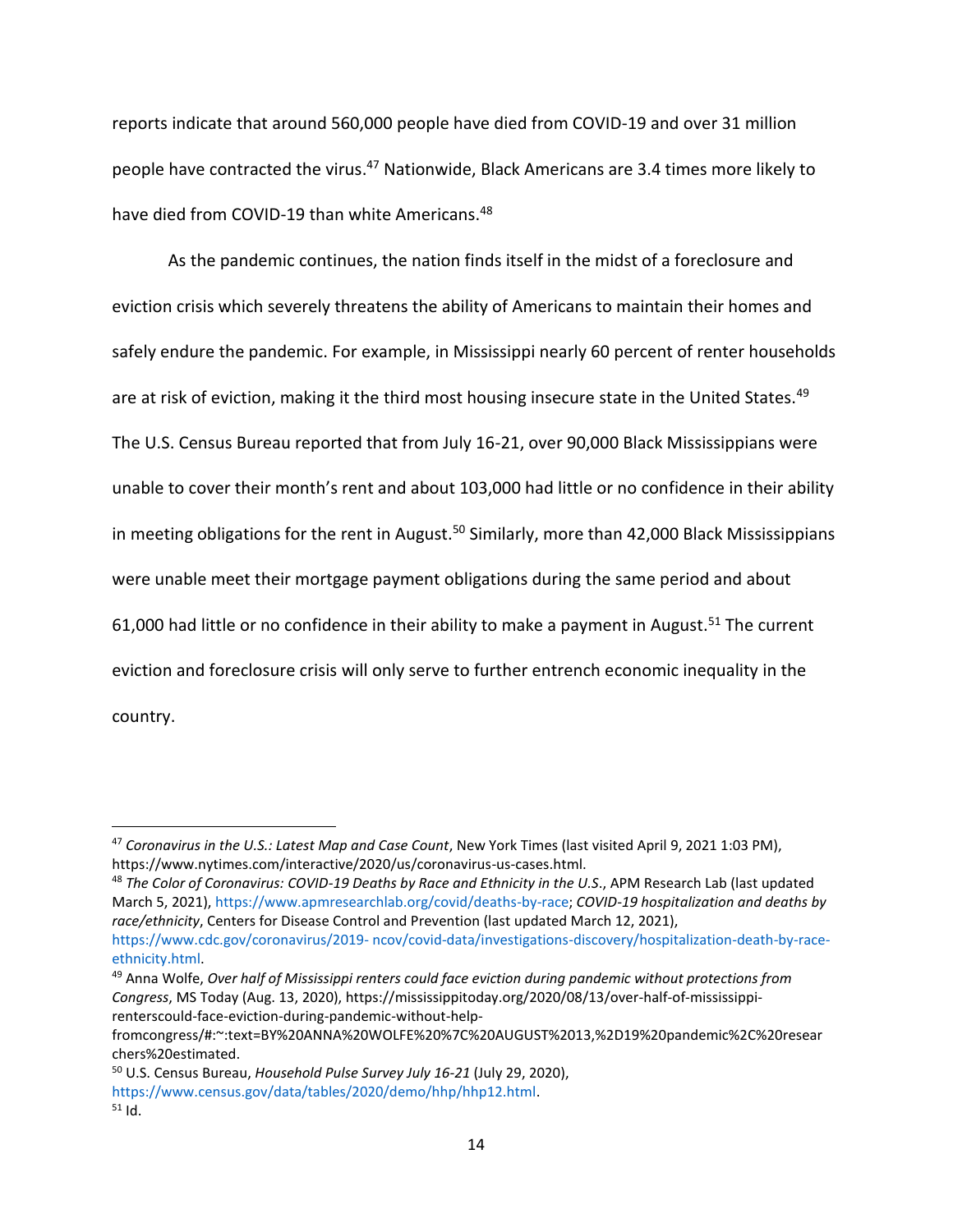### **The Opportunity - Housing as Infrastructure**

This moment presents an opportunity, that Congress must rise to meet. For the resilience of the country, economic prosperity and the stability and prosperity of the American people, this moment demands Congress undertake a bold, comprehensive approach to the housing and infrastructure crisis. At this critical point in history, it is of paramount importance that any infrastructure bill addresses the impact of the deliberate and flawed policies of the past.

As the nation recovers from the pandemic, Congress must invest in solutions that address the underlying, structural causes for our nation's housing crisis, and advance policies needed to ensure housing programs work for Black and other historically disadvantaged communities.

As noted, after great economic crises, the government has historically pursued national housing initiatives reliant upon federal spending and control to bring about the responsible development and revitalization of housing and infrastructure. <sup>52</sup> However, in recent years, the role of federal, state, and local governments in creating housing infrastructure has largely diminished. The 1980s saw a shift in policy, away from federally funded community development projects relating to public goods like housing, to limiting government involvement and instead centered an overreliance on the private sector to carry out the national public agenda.

<sup>52</sup> Michael Neal & Alanna McCargo*, How Economic Crises and Sudden Disasters Increase Racial Disparities in Homeownership*, The Urban Institute (June 2020), [https://www.urban.org/sites/default/files/publication/102320/how-economic-crises-and-sudden-disasters](https://www.urban.org/sites/default/files/publication/102320/how-economic-crises-and-sudden-disasters-increase-racial-disparities-in-homeownership.pdf)[increase-racial-disparities-in-homeownership.pdf.](https://www.urban.org/sites/default/files/publication/102320/how-economic-crises-and-sudden-disasters-increase-racial-disparities-in-homeownership.pdf)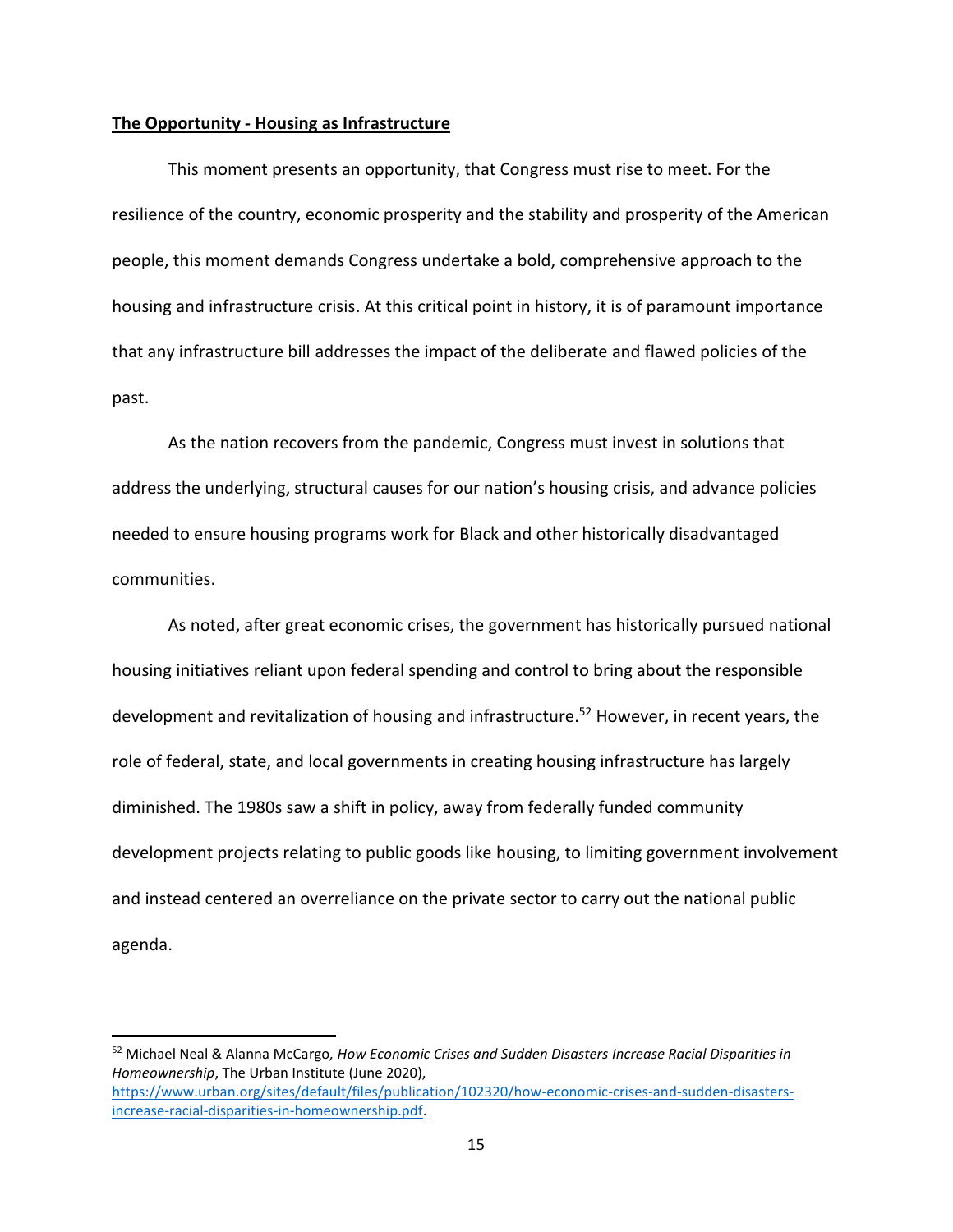Congress has the opportunity to address the impact of these deliberate policies, to take bold action to undo mistakes and the discriminatory policy choices of the past. The federal government must take swift and courageous action in approaching solutions to our current housing and infrastructure crises. It must take into account the fabric and make-up of communities in order to be successful. It must meet people where they are and include sincere community involvement.<sup>53</sup> Thriving communities require stable and accessible infrastructure. Communities exist because people settle to attend good public schools, find good paying jobs, are able to access safe and reliable transit, have a yard and beautiful green parks to enjoy. And a truly critical aspect of infrastructure of thriving and supportive communities is affordable housing. The construction and preservation of our country's affordable housing stock will strengthen economic growth, promote economic mobility, and provide greater household stability and improved wellness outcomes.

Discussions about housing as infrastructure, must be grounded in the context of affordability. Congress should increase the supply of affordable housing to people with the lowest incomes through the renovation and construction of public housing—as done in the past. Public housing is now associated with something bad or shameful, often viewed as a government hand-out or dirty. Much of the current public housing stock is run-down, outdated and located in poor and undesirable neighborhoods. However, public housing is the foundation upon which many white families built their wealth and was the steppingstone which allowed them to move into the middle class.<sup>54</sup> While the housing crisis is multifaceted, the lack of

<sup>53</sup> Margery Austin Turner, *History of Place-Based Intervention*s, U.S. Partnership on Mobility From Poverty (2017), <https://www.mobilitypartnership.org/publications/history-place-based-interventions>

<sup>54</sup> *Color of Law* supra note 5.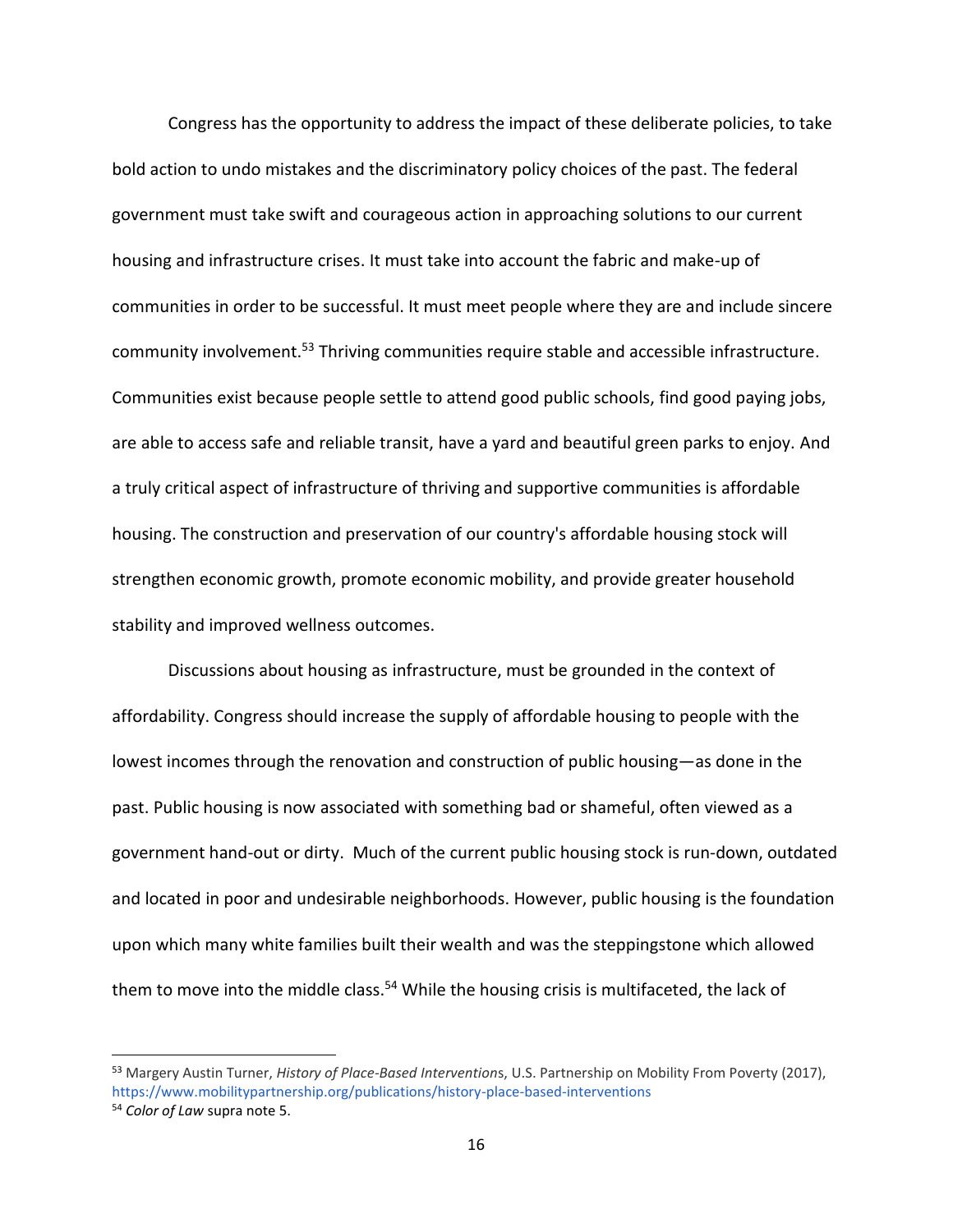affordable housing cannot be overlooked. Rents have risen much faster than renters' incomes over the last two decades—renters' incomes have increased by only 5% while rents have risen 61%.<sup>55</sup>

### **Water Affordability**

Water affordability is also a growing crisis as this nation's crumbling infrastructure contributes to high water bills and the loss of home ownership. Throughout its history, LDF has consistently worked to address inequities in the provision of water services. In the late 1960s, LDF litigated *Hawkins v. Shaw*, the first lawsuit seeking to redress racial disparities in the provision of certain municipal services, including water and sewer services, under the 14th Amendment to the U.S. Constitution.<sup>56</sup> In *Hawkins*, the Fifth Circuit Court of Appeals determined that the town of Shaw, Mississippi, violated the constitutional guarantee of equal protection by failing to provide the same level of water, sewer, and other municipal services in its Black neighborhoods as were provided in Shaw's white neighborhoods.<sup>57</sup> In June 2019, LDF and its Thurgood Marshall Institute released a report entitled "Water/Color: A Study of Race and the Water Affordability Crisis in America's Cities". <sup>58</sup> Our report discusses the link between racial discrimination and water affordability and explains the current water affordability crisis impacting Black communities across the nation.

<sup>55</sup> Andrew Aurand, et. al., *Advancing Racial Equity in Emergency Rental Assistance Programs*, Furman Center (2021), [https://nlihc.org/sites/default/files/HIP\\_NLIHC\\_Furman\\_Brief\\_FINAL.pdf;](https://nlihc.org/sites/default/files/HIP_NLIHC_Furman_Brief_FINAL.pdf) *Out of Reach: The High Cost of Housing*, National Low Income Housing Coalition (2020)[, https://nlihc.org/resource/nlihc-releases-out-reach-](https://nlihc.org/resource/nlihc-releases-out-reach-2020#:~:text=NLIHC%20released%20Out%20of%20Reach,Housing%202020%20on%20July%2014.&text=In%202020%2C%20the%20national%20two,rent%20of%20%241%2C246%20per%20month)[2020#:~:text=NLIHC%20released%20Out%20of%20Reach,Housing%202020%20on%20July%2014.&text=In%20202](https://nlihc.org/resource/nlihc-releases-out-reach-2020#:~:text=NLIHC%20released%20Out%20of%20Reach,Housing%202020%20on%20July%2014.&text=In%202020%2C%20the%20national%20two,rent%20of%20%241%2C246%20per%20month) [0%2C%20the%20national%20two,rent%20of%20%241%2C246%20per%20month.](https://nlihc.org/resource/nlihc-releases-out-reach-2020#:~:text=NLIHC%20released%20Out%20of%20Reach,Housing%202020%20on%20July%2014.&text=In%202020%2C%20the%20national%20two,rent%20of%20%241%2C246%20per%20month)

<sup>56</sup> *Hawkins v. Shaw*, 303 F. Supp. 1162 (N.D. Miss. 1969).

<sup>57</sup> *Hawkins v. Shaw*, 437 F.2d 1286, 1290 (5th Cir. 1971), affirmed by *Hawkins v. Shaw*, 461 F.2d 1171, 1173 (5th Cir. 1972).

<sup>58</sup> Coty Montag, NAACP Legal Def. & Educ. Fund, Inc., *Water/Color: A Study of Race and the Water Affordability Crisis in America's Cities* (2019), https://tminstituteldf.org/publications/2383/.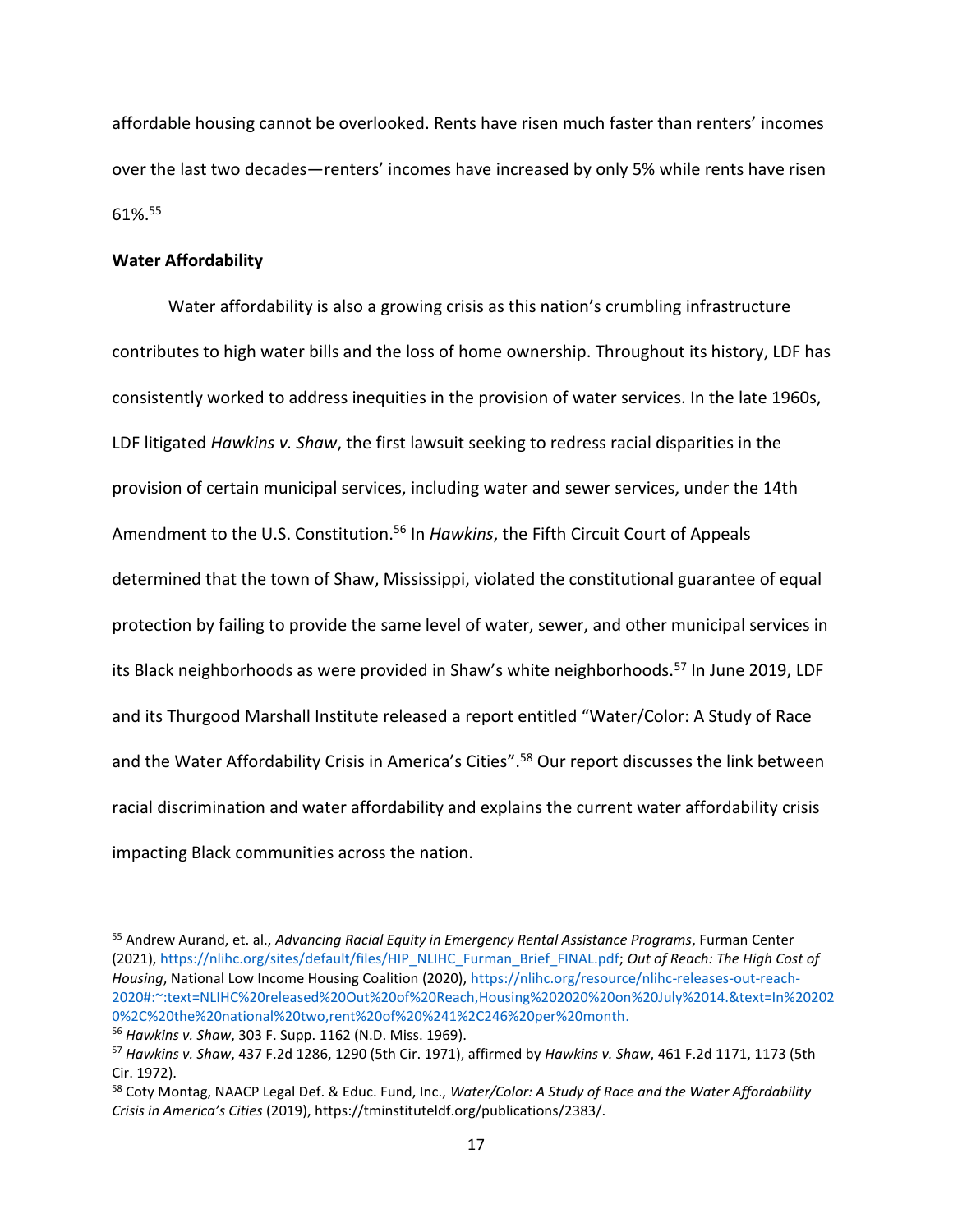Our report finds that as government policies of the  $20<sup>th</sup>$  century made cities more racially segregated, localities began to prioritize water services to white areas. As part of the white housing boom, American homes were significantly modernized. By 1940, approximately 94 percent of urban homes had clean running piped water and sewer pipes for waste disposal, and more than 80 percent had interior flush toilets.<sup>59</sup> New technologies—such as automatic dishwashers, washing machines, and air conditioners—increased Americans' water usage and strained existing infrastructure.<sup>60</sup> Discrimination in both the public and private sectors restricted not only housing options in Black communities, but relegated African Americans to sub-par water supply and access.

The Clean Water Act of 1972 required municipalities to expend significant funds to build and upgrade facilities to treat water. The federal government funded most of these improvements following passage of the statute. In the 1970s, federal funding for water systems was at an all-time high, peaking in 1977.<sup>61</sup> When adjusted for inflation, the federal government provided about \$80 billion to local utilities to construct and upgrade treatment facilities in the 15 years after the law was enacted.<sup>62</sup> Many of these infrastructure improvements disproportionately benefited white families as the same policies that restricted African Americans from accessing housing, restricted African Americans from accessing clean water.

<sup>59</sup> Robert J. Gordon, *The Rise and Fall of American Growth: The U.S. Standard of Living Since the Civil War* (2017). <sup>60</sup> Martin V. Melosi, *The Sanitary City: Environmental Services in Urban America from Colonial Times to the Present*  (2008).

<sup>61</sup> U.S. Cong. Budget Office, *Public Spending on Transportation and Water Infrastructure*, Publ'n No. 49910, (Sept. 5, 2017), https://www.cbo.gov/publication/49910 (follow URL and then select link to the "Supplemental Tables" in the "Data and Supplemental Information" section).

<sup>62</sup> David Sedlak, *Water 4.0: The Past, Present, and Future of the World's Most Vital Resource* (2015).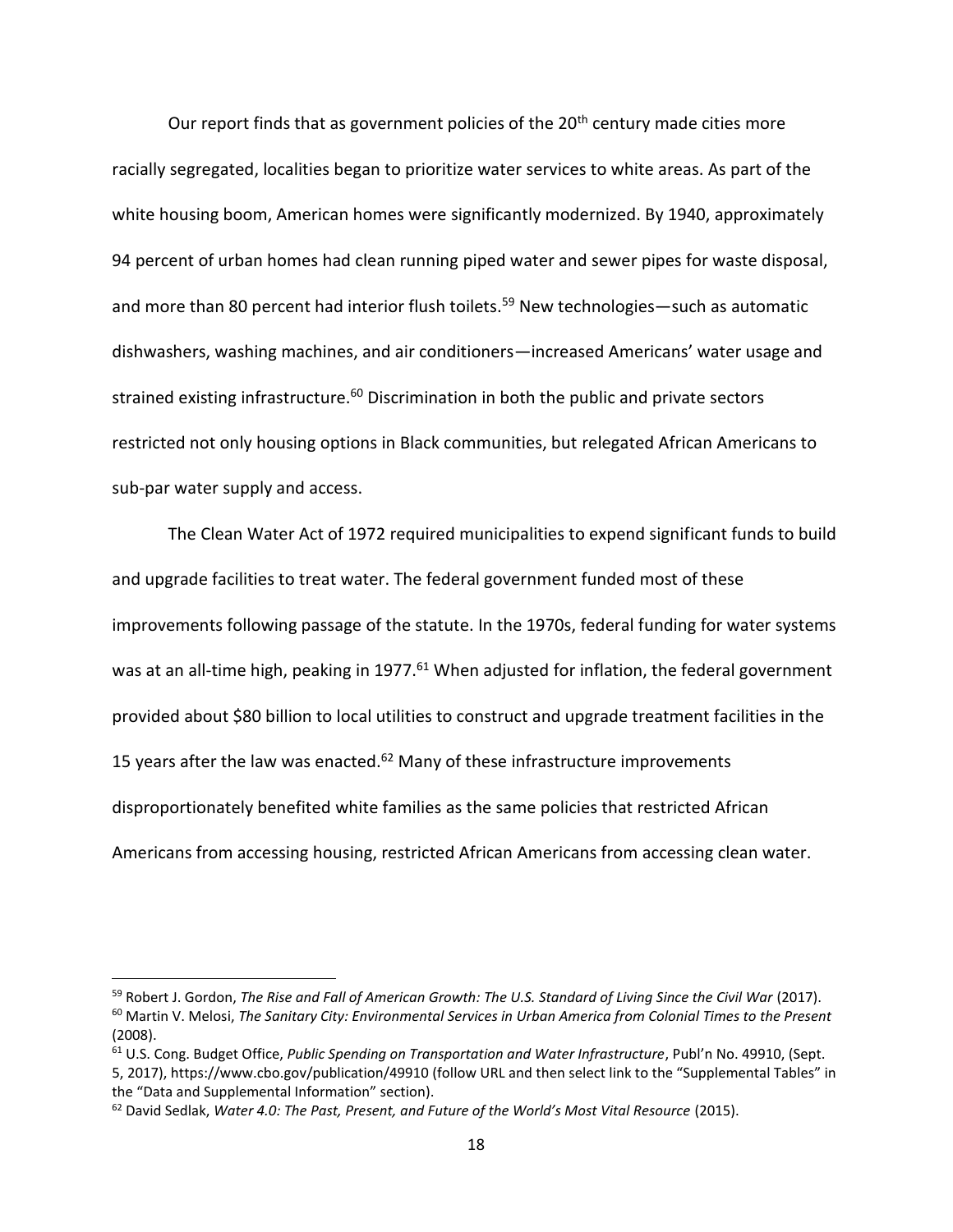By far, the biggest factor contributing to rising water costs in the United States is aging and failing infrastructure. Pipes installed at the beginning of the 20th century, in the post-World War II era, and during the 1970s Clean Water Act construction boom all require replacement now, due to varying materials and techniques used during these periods.<sup>63</sup> Utilities nationwide have ranked the renewal and replacement of aging water and wastewater infrastructure as the most pressing issue facing the industry every year since at least 2014.<sup>64</sup> At the current replacement rate, it will take another 200 years before the million pipes across the country are fully replaced.<sup>65</sup> Failures in drinking water infrastructure can lead to significant issues, including water disruptions, impediments to emergency response, and unsanitary health conditions.<sup>66</sup> Water main breaks are estimated to cost \$2.6 billion annually.<sup>67</sup>

#### **Conclusion**

The current disparities in housing and homeownership are the result of decades of government policy, some intentionally discriminatory and some woefully negligent. It is incumbent upon the federal government to do its duty and right these wrongs. Fifty-two years after the passage of the Fair Housing Act, our nation still struggles with entrenched housing segregation that contributes to nearly insurmountable societal repercussions. Congress must do everything within its power to ensure that the federal fair housing laws are fully enforced

<sup>63</sup> American Society of Civil Engineers, *2017 Infrastructure Report Card: Drinking Water* (2017), [https://www.infrastructurereportcard.org/wp-content/uploads/2017/01/Drinking-Water-Final.pdf.](https://www.infrastructurereportcard.org/wp-content/uploads/2017/01/Drinking-Water-Final.pdf) <sup>64</sup> American Water Works Association, *2018 State of the Water Industry Report* (2018),

https://www.awwa.org/Portals/0/ AWWA/Development/Managers/2018\_SOTWI\_Report\_Final\_v3.pdf <sup>65</sup> *2017 Infrastructure Report Card: Drinking Water* (2017) supra note -2

<sup>66</sup> American Society of Civil Engineers, *Failure to Act: Closing the Infrastructure Investment Gap for America's Economic Fut*ure (2016), https:// [www.infrastructurereportcard.org/wp-content/uploads/2016/10/ASCE-Failure](http://www.infrastructurereportcard.org/wp-content/uploads/2016/10/ASCE-Failure-to-Act-2016-FINAL.pdf)[to-Act-2016-FINAL.pdf.](http://www.infrastructurereportcard.org/wp-content/uploads/2016/10/ASCE-Failure-to-Act-2016-FINAL.pdf)

<sup>67</sup> Patricia Buckley, Lester Gunnion & Will Sarni, *The Aging Water Infrastructure: Out of Sight, Out of Mind?* (Mar. 21, 2016), [https://www2.deloitte.com/insights/us/en/economy/issues-by-the-numbers/us-aging-water](https://www2.deloitte.com/insights/us/en/economy/issues-by-the-numbers/us-aging-water-infrastructure-investment-opportunities.html)[infrastructure-investment-opportunities.html.](https://www2.deloitte.com/insights/us/en/economy/issues-by-the-numbers/us-aging-water-infrastructure-investment-opportunities.html)